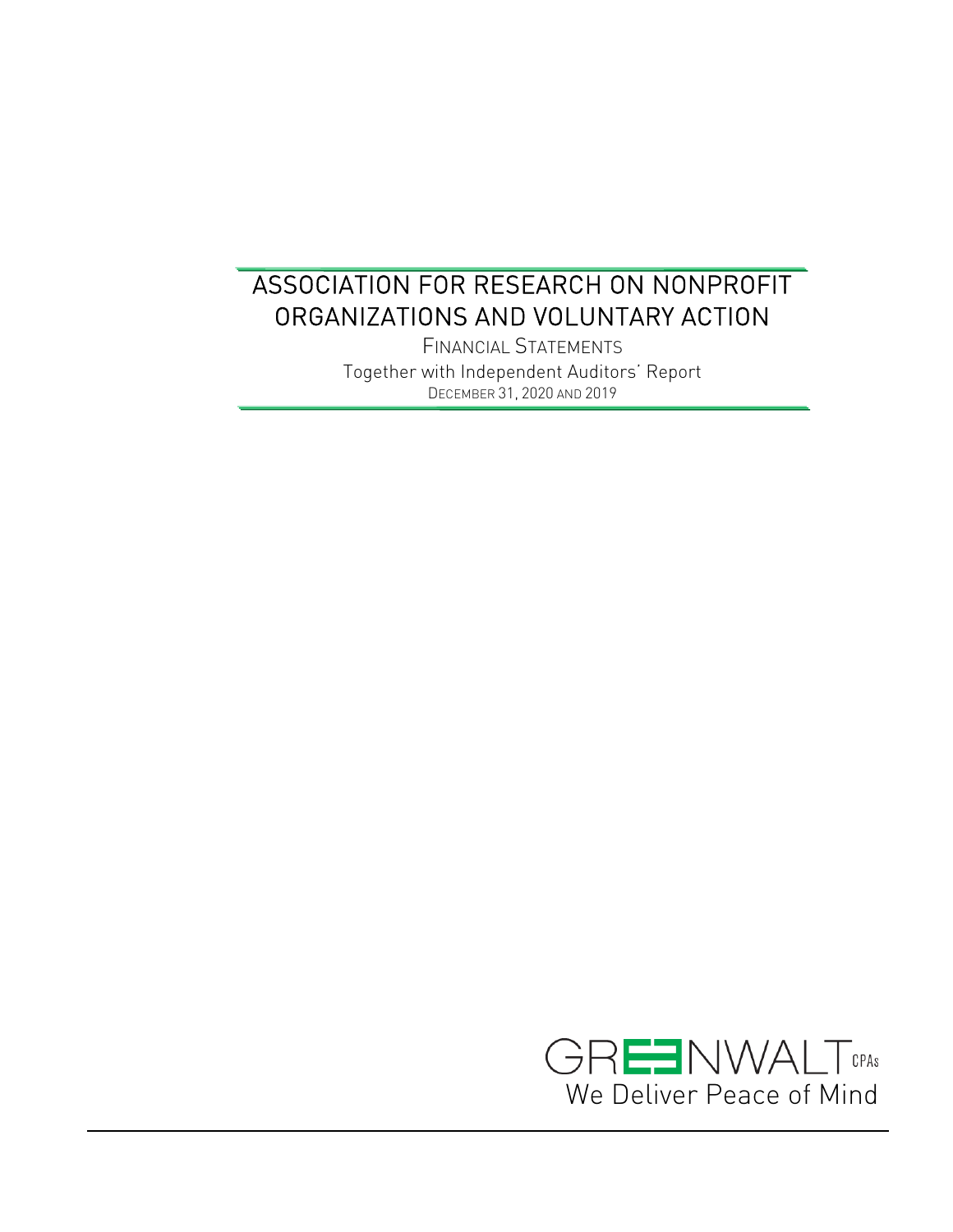PH 317 241 2999 FAX 317 240 4485



Greenwalt CPAs, Inc. 5342 W. Vermont Street Indianapolis, IN 46224 www.greenwaltcpas.com

INDEPENDENT AUDITORS' REPORT

To the Board of Directors of

Association for Research on Nonprofit Organizations and Voluntary Action:

We have audited the accompanying financial statements of the Association for Research on Nonprofit Organizations and Voluntary Action ("ARNOVA"), which comprise the statements of financial position as of December 31, 2020 and 2019, and the related statements of activities, functional expenses, and cash flows for the years then ended, and the related notes to the financial statements.

#### Management's Responsibility for the Financial Statements

Management is responsible for the preparation and fair presentation of these financial statements in accordance with accounting principles generally accepted in the United States of America; this includes the design, implementation, and maintenance of internal control relevant to the preparation and fair presentation of financial statements that are free from material misstatement, whether due to fraud or error.

#### Auditors' Responsibility

Our responsibility is to express an opinion on these financial statements based on our audits. We conducted our audits in accordance with auditing standards generally accepted in the United States of America. Those standards require that we plan and perform the audits to obtain reasonable assurance about whether the financial statements are free from material misstatement.

An audit involves performing procedures to obtain audit evidence about the amounts and disclosures in the financial statements. The procedures selected depend on the auditors' judgment, including the assessment of the risks of material misstatement of the financial statements, whether due to fraud or error. In making those risk assessments, the auditor considers internal control relevant to the entity's preparation and fair presentation of the financial statements in order to design audit procedures that are appropriate in the circumstances, but not for the purpose of expressing an opinion on the effectiveness of the entity's internal control. Accordingly, we express no such opinion. An audit also includes evaluating the appropriateness of accounting policies used and the reasonableness of significant accounting estimates made by management, as well as evaluating the overall presentation of the financial statements.

We believe that the audit evidence we have obtained is sufficient and appropriate to provide a basis for our audit opinion.

#### Opinion

In our opinion, the financial statements referred to above present fairly, in all material respects, the financial position of ARNOVA as of December 31, 2020 and 2019, and the changes in its net assets and its cash flows for the years then ended in accordance with accounting principles generally accepted in the United States of America.

Scenwalt CPAs, Ine.

April 9, 2021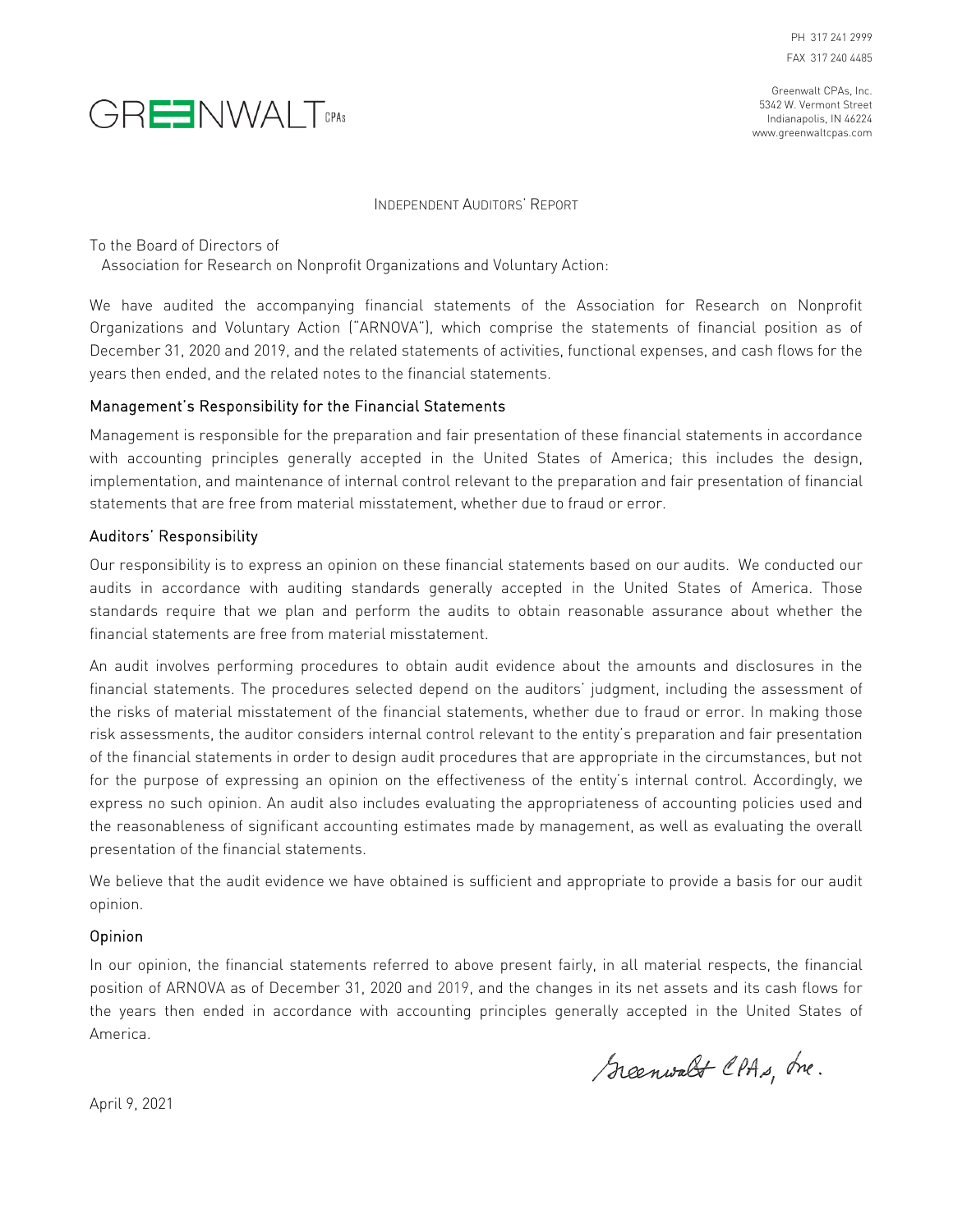STATEMENTS OF FINANCIAL POSITION DECEMBER 31, 2020 AND 2019

## **ASSETS**

|                                               |                | 2020      |               | 2019      |
|-----------------------------------------------|----------------|-----------|---------------|-----------|
| Cash                                          | $\updownarrow$ | 753,669   | $\frac{1}{2}$ | 241,604   |
| Cash held by others (Note 10)                 |                | 58,665    |               | 31,917    |
| Total cash                                    |                | 812,334   |               | 273,521   |
| Investments                                   |                | 1,009,297 |               | 1,027,725 |
| Accounts receivable                           |                | 7,440     |               | 39,921    |
| Grants receivable                             |                | 40,000    |               | 460,000   |
| Prepaid expenses                              |                | 33,601    |               | 7,478     |
| Equipment and software, net                   |                | 1,882     |               | 3,814     |
| Total assets                                  | <sup>\$</sup>  | 1,904,554 | $\mathcal{L}$ | 1,812,459 |
| <b>LIABILITIES AND NET ASSETS</b>             |                |           |               |           |
| <b>LIABILITIES</b>                            |                |           |               |           |
| Accounts payable                              | \$             | 5,698     | \$            | 153,694   |
| Accrued payroll and benefits                  |                | 85,075    |               | 58,002    |
| Deferred revenue                              |                | 61,874    |               | 21,439    |
| Funds held on behalf of others (Note 5)       |                | 44,975    |               | 49,975    |
| Refundable advance of PPP Funds (Note 6)      |                | 37,742    |               |           |
| Total liabilities                             |                | 235,364   |               | 283,110   |
| COMMITMENTS AND CONTINGENCY (NOTES 11 AND 12) |                |           |               |           |
| <b>NET ASSETS</b>                             |                |           |               |           |
| Without donor restrictions                    |                |           |               |           |
| Undesignated                                  |                | 632,544   |               | 572,979   |
| Board designated (Note 7)                     |                | 290,861   |               | 286,148   |
| Total net assets without donor restrictions   |                | 923,405   |               | 859,127   |
| With donor restrictions                       |                | 745,785   |               | 670,222   |
| Total net assets                              |                | 1,669,190 |               | 1,529,349 |
| Total liabilities and net assets              |                | 1,904,554 |               | 1,812,459 |

See accompanying notes to financial statements. 2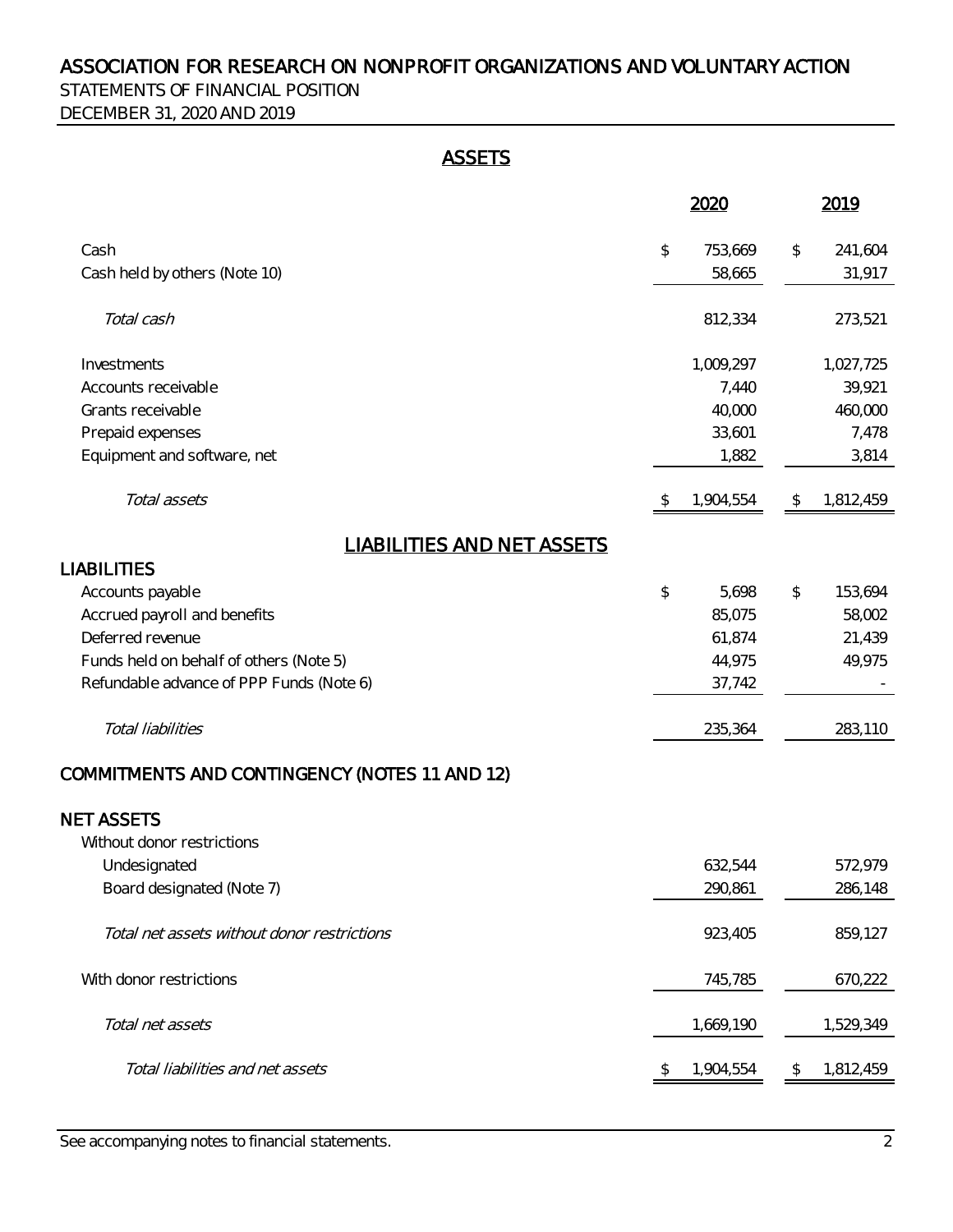STATEMENT OF ACTIVITIES

FOR THE YEAR ENDED DECEMBER 31, 2020

WITH COMPARATIVE SUMMARIZED INFORMATION FOR THE YEAR ENDED DECEMBER 31, 2019

|                                       |               | <b>WITHOUT DONOR</b><br><b>RESTRICTION</b> | WITH DONOR<br><b>RESTRICTION</b> |            | 2020<br><b>TOTAL</b> |           | 2019<br><b>TOTAL</b> |
|---------------------------------------|---------------|--------------------------------------------|----------------------------------|------------|----------------------|-----------|----------------------|
| REVENUE AND SUPPORT                   |               |                                            |                                  |            |                      |           |                      |
| Grants                                | $\frac{1}{2}$ | 6,000                                      | $\updownarrow$                   | 244,000    | \$                   | 250,000   | \$<br>126,892        |
| Membership dues                       |               | 110,446                                    |                                  |            |                      | 110,446   | 144,020              |
| Conference revenue and sponsorships   |               | 95,720                                     |                                  | 66,450     |                      | 162,170   | 392,230              |
| Publications and royalties            |               | 189,887                                    |                                  | 20,000     |                      | 209,887   | 204,681              |
| Contributions                         |               | 6,873                                      |                                  |            |                      | 6,873     | 11,565               |
| In-kind contributions (Note 1)        |               |                                            |                                  | 266,050    |                      | 266,050   | 263,700              |
| Investment income, net (Note 4)       |               | 131,722                                    |                                  |            |                      | 131,722   | 180,424              |
| Other                                 |               | 31,100                                     |                                  |            |                      | 31,100    | 2,850                |
| Net assets released from restrictions |               | 520,937                                    |                                  | (520, 937) |                      |           |                      |
| Total revenue and support             |               | 1,092,685                                  |                                  | 75,563     |                      | 1,168,248 | 1,326,362            |
| <b>EXPENSES</b>                       |               |                                            |                                  |            |                      |           |                      |
| Program                               |               |                                            |                                  |            |                      |           |                      |
| Events                                |               | 294,224                                    |                                  |            |                      | 294,224   | 668,892              |
| Publications                          |               | 336,869                                    |                                  |            |                      | 336,869   | 327,081              |
| Membership services                   |               | 101,377                                    |                                  |            |                      | 101,377   | 183,182              |
| Other programs                        |               | 76,146                                     |                                  |            |                      | 76,146    | 423,903              |
| Total program expenses                |               | 808,616                                    |                                  |            |                      | 808,616   | 1,603,058            |
| Management and general                |               | 191,769                                    |                                  |            |                      | 191,769   | 192,954              |
| Fundraising                           |               | 28,022                                     |                                  |            |                      | 28,022    | 41,824               |
| Total expenses                        |               | 1,028,407                                  |                                  |            |                      | 1,028,407 | 1,837,836            |
| INCREASE (DECREASE) IN NET ASSETS     |               | 64,278                                     |                                  | 75,563     |                      | 139,841   | (511, 474)           |
| NET ASSETS, BEGINNING OF YEAR         |               | 859,127                                    |                                  | 670,222    |                      | 1,529,349 | 2,040,823            |
| NET ASSETS, END OF YEAR               | \$            | 923,405                                    | \$                               | 745,785    | \$                   | 1,669,190 | \$<br>1,529,349      |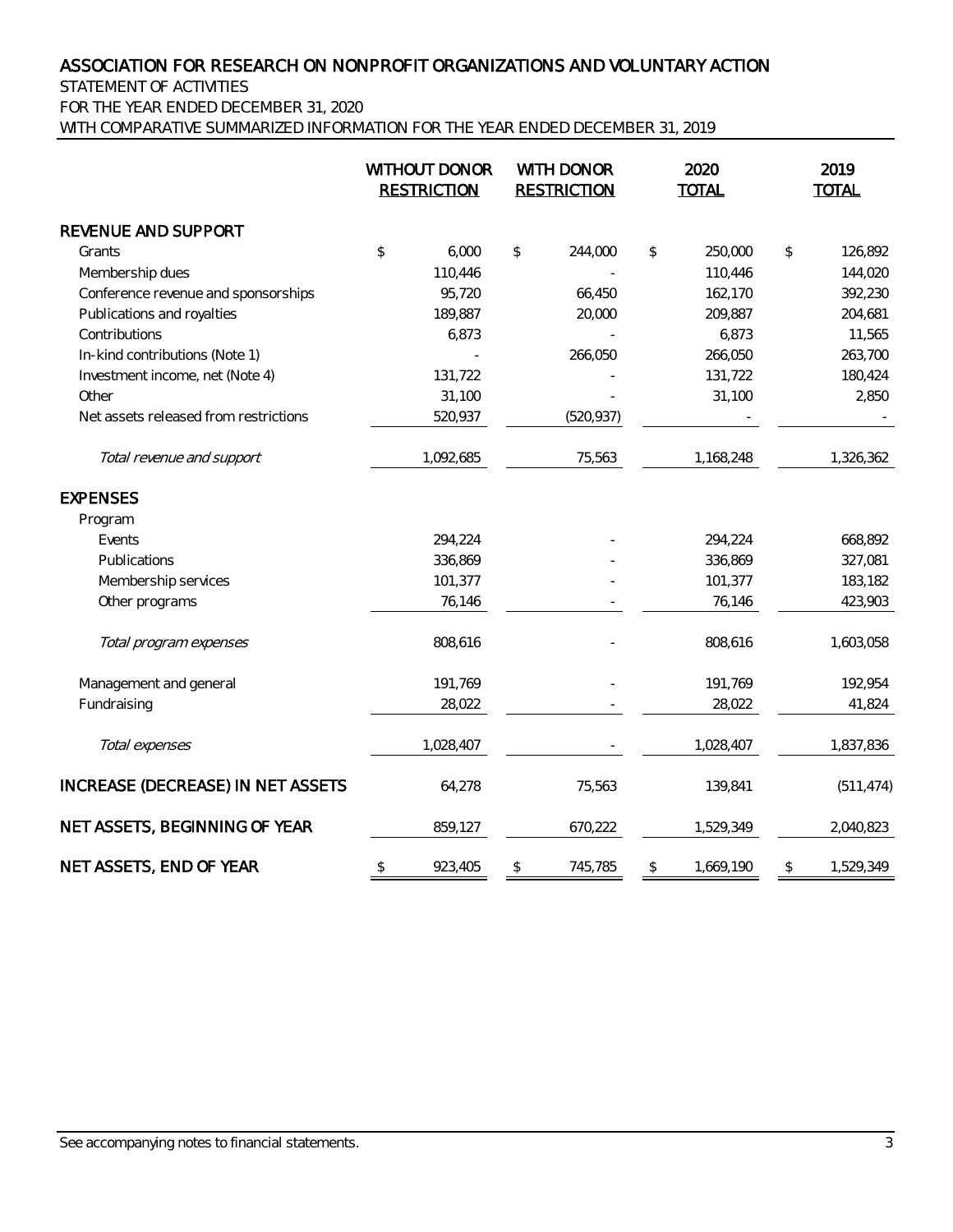STATEMENT OF ACTIVITIES

FOR THE YEAR ENDED DECEMBER 31, 2019

|                                       | <b>WITHOUT DONOR</b><br><b>RESTRICTION</b> | WITH DONOR<br><b>RESTRICTION</b> | <b>TOTAL</b>    |
|---------------------------------------|--------------------------------------------|----------------------------------|-----------------|
| REVENUE AND SUPPORT                   |                                            |                                  |                 |
| Grants                                | \$<br>61,392                               | \$<br>65,500                     | \$<br>126,892   |
| Membership dues                       | 144,020                                    |                                  | 144,020         |
| Conference revenue and sponsorships   | 207,838                                    | 184,392                          | 392,230         |
| Publications and royalties            | 184,681                                    | 20,000                           | 204,681         |
| Contributions                         | 11,565                                     |                                  | 11,565          |
| In-kind contributions (Note 1)        |                                            | 263,700                          | 263,700         |
| Investment income, net (Note 4)       | 180,424                                    |                                  | 180,424         |
| Other                                 | 2,850                                      |                                  | 2,850           |
| Net assets released from restrictions | 1,082,377                                  | (1,082,377)                      |                 |
| Total revenue and support             | 1,875,147                                  | (548, 785)                       | 1,326,362       |
| <b>EXPENSES</b>                       |                                            |                                  |                 |
| Program                               |                                            |                                  |                 |
| Events                                | 668,892                                    |                                  | 668,892         |
| Publications                          | 327,081                                    |                                  | 327,081         |
| Membership services                   | 183,182                                    |                                  | 183,182         |
| Other programs                        | 423,903                                    |                                  | 423,903         |
| Total program expenses                | 1,603,058                                  |                                  | 1,603,058       |
| Management and general                | 192,954                                    |                                  | 192,954         |
| Fundraising                           | 41,824                                     |                                  | 41,824          |
| Total expenses                        | 1,837,836                                  |                                  | 1,837,836       |
| INCREASE (DECREASE) IN NET ASSETS     | 37,311                                     | (548, 785)                       | (511, 474)      |
| NET ASSETS, BEGINNING OF YEAR         | 821,816                                    | 1,219,007                        | 2,040,823       |
| NET ASSETS, END OF YEAR               | \$<br>859,127                              | \$<br>670,222                    | \$<br>1,529,349 |

See accompanying notes to financial statements. 4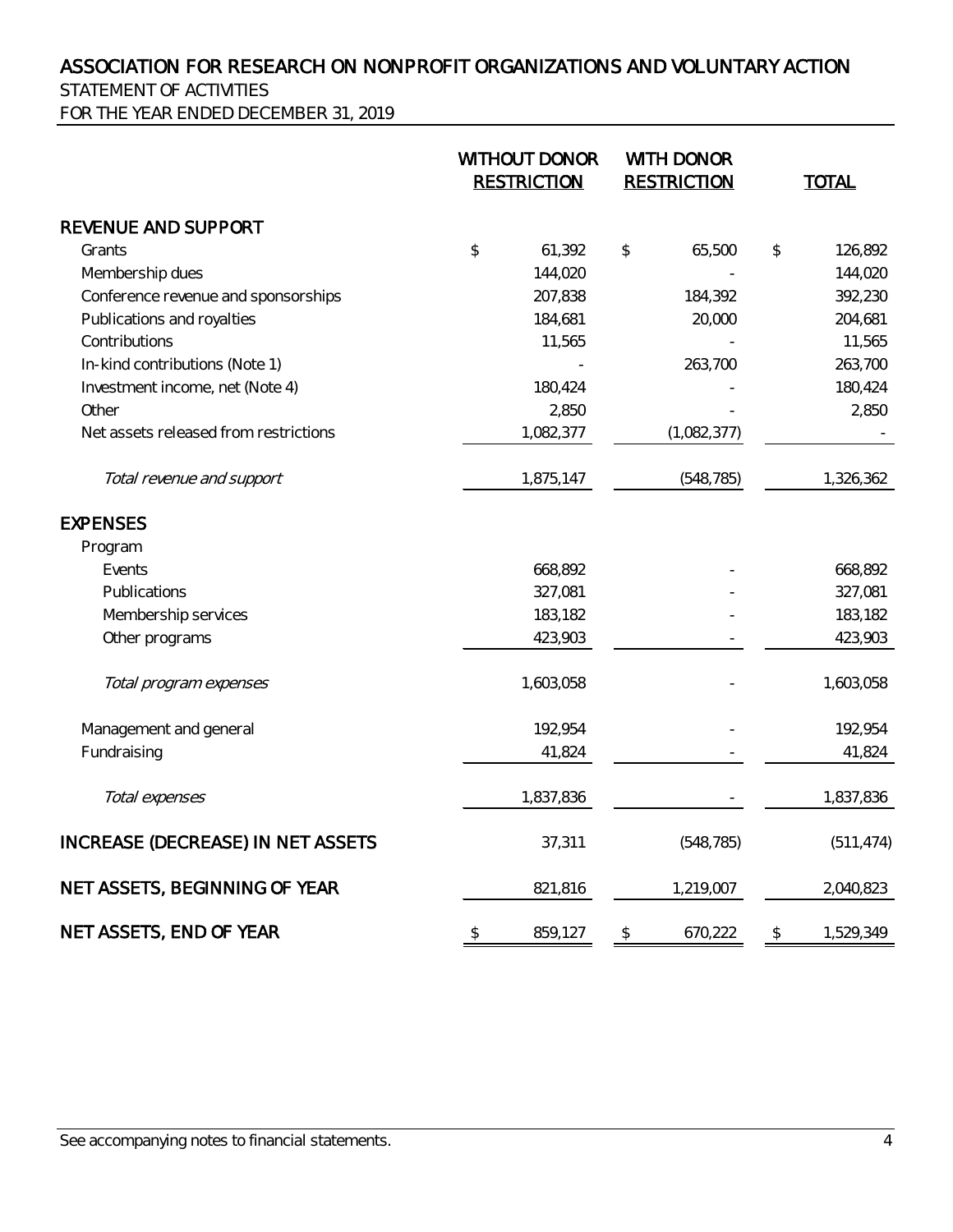#### STATEMENT OF FUNCTIONAL EXPENSES

FOR THE YEAR ENDED DECEMBER 31, 2020

WITH COMPARATIVE SUMMARIZED INFORMATION FOR THE YEAR ENDED DECEMBER 31, 2019

|                                       |    |               |                     |              | <b>PROGRAM SERVICES</b>              |               |                          |                                            |                                             |                          |                      |               |                      |
|---------------------------------------|----|---------------|---------------------|--------------|--------------------------------------|---------------|--------------------------|--------------------------------------------|---------------------------------------------|--------------------------|----------------------|---------------|----------------------|
|                                       |    | <b>EVENTS</b> | <b>PUBLICATIONS</b> |              | <b>MEMBERSHIP</b><br><b>SERVICES</b> |               | <b>OTHER</b><br>PROGRAMS | <b>TOTAL</b><br>PROGRAM<br><b>SERVICES</b> | MANGAGEMENT<br><b>AND</b><br><b>GENERAL</b> | <b>FUNDRAISING</b>       | 2020<br><b>TOTAL</b> |               | 2019<br><b>TOTAL</b> |
| Staff salaries and payroll taxes      | \$ | 54,834        | \$<br>12,168        | $\mathbb{S}$ | 50,562                               | $\mathcal{L}$ | 1,644                    | \$<br>119,208                              | \$<br>38,456                                | \$<br>15,460             | \$<br>173,124        | $\sqrt{2}$    | 189,744              |
| Staff benefits                        |    | 21,155        | 3,022               |              | 21,155                               |               | $\sim$                   | 45,332                                     | 9,066                                       | 6,045                    | 60,443               |               | 52,309               |
| AROCSA executive director             |    |               | $\sim$              |              | $\overline{\phantom{a}}$             |               | 56,500                   | 56,500                                     |                                             | $\overline{\phantom{a}}$ | 56,500               |               |                      |
| Temporary and contract labor/stipends |    | 78,548        | 267,573             |              | 17,602                               |               | 16,607                   | 380,330                                    | 11,961                                      | 2,976                    | 395,267              |               | 378,464              |
| Total payroll costs                   |    | 154,537       | 282,763             |              | 89,319                               |               | 74,751                   | 601,370                                    | 59,483                                      | 24,481                   | 685,334              |               | 620,517              |
| Printing                              |    | 29            | $\overline{4}$      |              | 30                                   |               | 52                       | 115                                        | 813                                         | $\overline{7}$           | 935                  |               | 12,982               |
| Postage                               |    | 617           | 10                  |              | 69                                   |               |                          | 696                                        | 290                                         | 16                       | 1,002                |               | 9,552                |
| NVSQ direct expenses                  |    |               | 52,000              |              |                                      |               |                          | 52,000                                     |                                             |                          | 52,000               |               | 36,500               |
| Supplies                              |    | 6,678         | $\sim$              |              | 225                                  |               |                          | 6,903                                      | 236                                         |                          | 7,139                |               | 37,250               |
| Conference                            |    | 108,307       | $\sim$              |              | 2,978                                |               | $\sim$                   | 111,285                                    | 8,130                                       |                          | 119,415              |               | 562,013              |
| Travel and meetings                   |    | 1,273         |                     |              | ×.                                   |               |                          | 1,273                                      | 5,883                                       |                          | 7,156                |               | 168,746              |
| Scholarships and awards               |    | 11,333        | $\sim$              |              | 1,026                                |               |                          | 12,359                                     | $\overline{\phantom{a}}$                    | $\overline{\phantom{a}}$ | 12,359               |               | 73,234               |
| Rent                                  |    | 4,241         | 1,095               |              | 3,147                                |               |                          | 8,483                                      | 4,307                                       | 1,780                    | 14,570               |               | 12,885               |
| Telephone/fax/copier                  |    | 118           | 46                  |              | 247                                  |               |                          | 411                                        | 5,863                                       | 63                       | 6,337                |               | 6,776                |
| Insurance                             |    | 2,253         | 197                 |              | 558                                  |               |                          | 3,008                                      | 4,039                                       | 456                      | 7,503                |               | 8,968                |
| Administration                        |    | 723           | 187                 |              | 536                                  |               |                          | 1,446                                      | 18,483                                      | 303                      | 20,232               |               | 28,481               |
| Technology                            |    | 2,985         | 567                 |              | 2,742                                |               | 1,343                    | 7,637                                      | 18,392                                      | 916                      | 26,945               |               | 28,781               |
| Accounting and other                  |    |               |                     |              | ä,                                   |               |                          |                                            | 58,888                                      |                          | 58,888               |               | 91,592               |
| Professional development              |    |               |                     |              |                                      |               |                          |                                            | 323                                         |                          | 323                  |               | 7,479                |
| Depreciation and amortization         |    |               |                     |              |                                      |               |                          |                                            | 1,932                                       |                          | 1,932                |               | 2,331                |
| Advertising                           |    |               |                     |              |                                      |               |                          |                                            | 342                                         |                          | 342                  |               |                      |
| Collaboration                         |    |               |                     |              | ä,                                   |               |                          |                                            | $\overline{\phantom{a}}$                    |                          | $\sim$               |               | 6,726                |
| Bad debt                              |    | 1,120         |                     |              | 500                                  |               |                          | 1,620                                      | 2,617                                       |                          | 4,237                |               | 115,500              |
| Other                                 |    | 10            |                     |              |                                      |               |                          | 10                                         | 1,748                                       |                          | 1,758                |               | 7,523                |
| Total functional expenses             | \$ | 294,224       | \$<br>336,869       | \$           | 101,377                              | $\sqrt{2}$    | 76,146                   | \$<br>808,616                              | \$<br>191,769                               | \$<br>28,022             | \$<br>1,028,407      | $\mathcal{L}$ | 1,837,836            |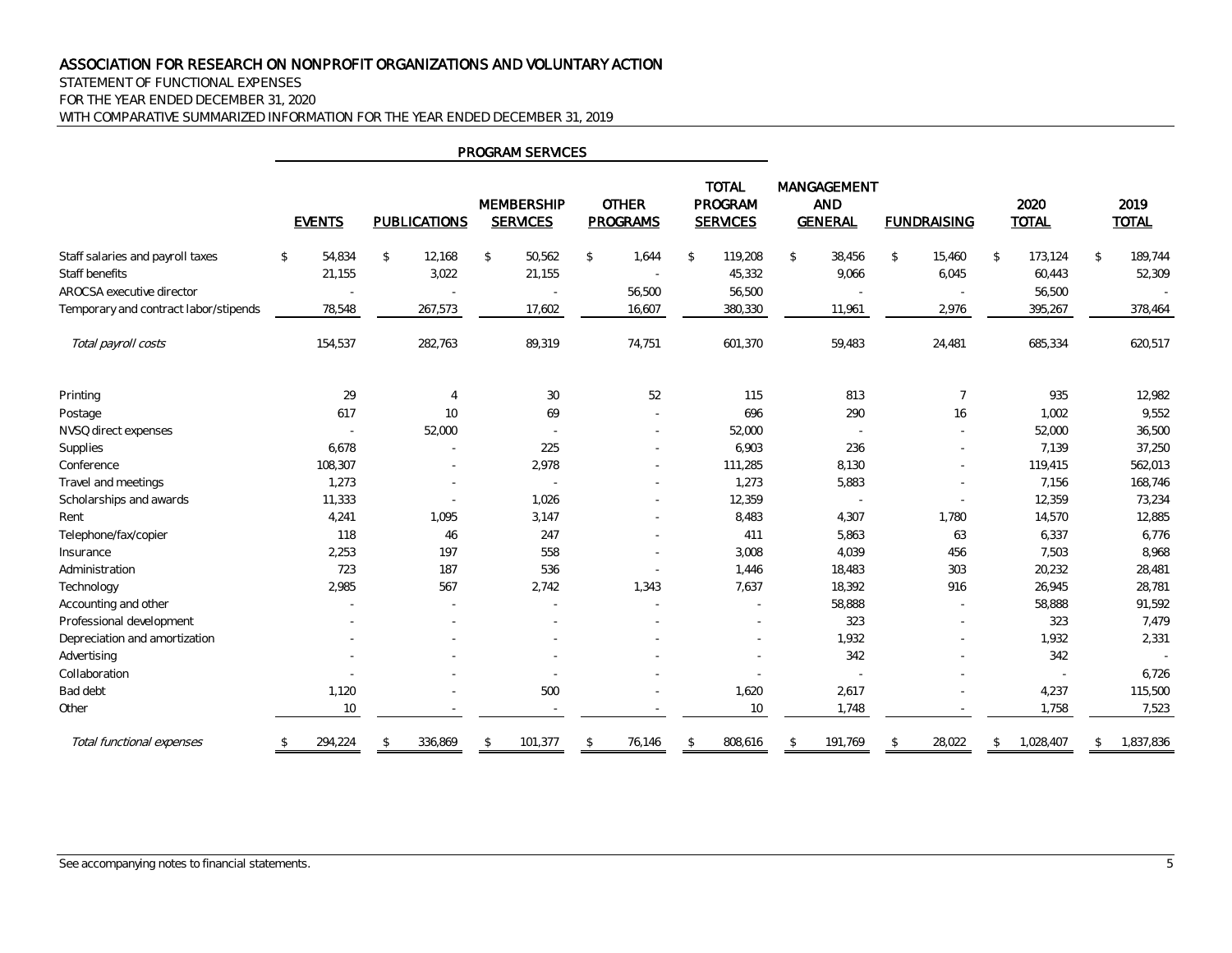#### STATEMENT OF FUNCTIONAL EXPENSES

FOR THE YEAR ENDED DECEMBER 31, 2019

|                                                                                             |                                             |                                             | PROGRAM SERVICES                     |                                  |                                              |                                             |                                           |                                               |
|---------------------------------------------------------------------------------------------|---------------------------------------------|---------------------------------------------|--------------------------------------|----------------------------------|----------------------------------------------|---------------------------------------------|-------------------------------------------|-----------------------------------------------|
|                                                                                             | <b>EVENTS</b>                               | <b>PUBLICATIONS</b>                         | <b>MEMBERSHIP</b><br><b>SERVICES</b> | <b>OTHER</b><br><b>PROGRAMS</b>  | <b>TOTAL</b><br>PROGRAM<br><b>SERVICES</b>   | MANGAGEMENT<br><b>AND</b><br><b>GENERAL</b> | <b>FUNDRAISING</b>                        | <b>TOTAL</b>                                  |
| Staff salaries and payroll taxes<br>Staff benefits<br>Temporary and contract labor/stipends | $\mathcal{L}$<br>69,139<br>17,653<br>40,228 | 13,272<br>$\mathcal{L}$<br>2,522<br>265,991 | \$<br>72,898<br>17,653<br>24,366     | $\mathcal{L}$<br>1,872<br>31,486 | $\mathbb{S}$<br>155,309<br>39,700<br>362,071 | 16,930<br>$\mathcal{L}$<br>7,565<br>12,317  | $\mathcal{L}$<br>17,505<br>5,044<br>4,076 | $\mathcal{L}$<br>189,744<br>52,309<br>378,464 |
| Total payroll costs                                                                         | 127,020                                     | 281,785                                     | 114,917                              | 33,358                           | 557,080                                      | 36,812                                      | 26,625                                    | 620,517                                       |
| Printing                                                                                    | 10,535                                      | 15                                          | 99                                   | 950                              | 11,599                                       | 1,360                                       | 23                                        | 12,982                                        |
| Postage                                                                                     | 6,434                                       | 174                                         | 1,185                                | 282                              | 8,075                                        | 1,198                                       | 279                                       | 9,552                                         |
| NVSQ direct expenses                                                                        | $\overline{\phantom{a}}$                    | 36,500                                      |                                      | $\overline{a}$                   | 36,500                                       |                                             |                                           | 36,500                                        |
| Supplies                                                                                    | 24,797                                      | 10                                          | 926                                  | 10,581                           | 36,314                                       | 898                                         | 38                                        | 37,250                                        |
| Conference                                                                                  | 322,903                                     | 22                                          | 14,900                               | 199,722                          | 537,547                                      | 24,029                                      | 437                                       | 562,013                                       |
| Travel and meetings                                                                         | 51,468                                      | 8                                           | 1,017                                | 77,367                           | 129,860                                      | 38,727                                      | 159                                       | 168,746                                       |
| Scholarships and awards                                                                     | 69,484                                      |                                             | 2,750                                | 1,000                            | 73,234                                       |                                             |                                           | 73,234                                        |
| Rent                                                                                        | 3,794                                       | 963                                         | 2,859                                |                                  | 7,616                                        | 3,682                                       | 1,587                                     | 12,885                                        |
| Telephone/fax/copier                                                                        | 1,987                                       | 317                                         | 2,079                                | $30\,$                           | 4,413                                        | 1,870                                       | 493                                       | 6,776                                         |
| Insurance                                                                                   | 2,337                                       | 655                                         | 2,227                                |                                  | 5,219                                        | 2,247                                       | 1,502                                     | 8,968                                         |
| Administration                                                                              | 795                                         | 205                                         | 590                                  |                                  | 1,590                                        | 26,558                                      | 333                                       | 28,481                                        |
| Technology                                                                                  | 9,530                                       | 1,833                                       | 7,832                                | 113                              | 19,308                                       | 6,820                                       | 2,653                                     | 28,781                                        |
| Accounting and other                                                                        | 30,170                                      | 4,451                                       | 30,838                               |                                  | 65,459                                       | 18,668                                      | 7,465                                     | 91,592                                        |
| Professional development                                                                    | 936                                         | 140                                         | 949                                  |                                  | 2,025                                        | 5,231                                       | 223                                       | 7,479                                         |
| Depreciation and amortization                                                               |                                             |                                             |                                      |                                  |                                              | 2,331                                       |                                           | 2,331                                         |
| Collaboration                                                                               | 6,702                                       | 3                                           | 14                                   |                                  | 6,719                                        |                                             | $\overline{7}$                            | 6,726                                         |
| Bad debt                                                                                    |                                             |                                             |                                      | 100,500                          | 100,500                                      | 15,000                                      |                                           | 115,500                                       |
| Other                                                                                       |                                             |                                             |                                      |                                  |                                              | 7,523                                       |                                           | 7,523                                         |
| Total functional expenses                                                                   | 668,892<br>\$                               | 327,081<br>\$                               | 183,182<br>\$                        | 423,903<br>\$                    | 1,603,058<br>\$                              | 192,954<br>\$                               | 41,824<br>\$                              | 1,837,836<br>\$                               |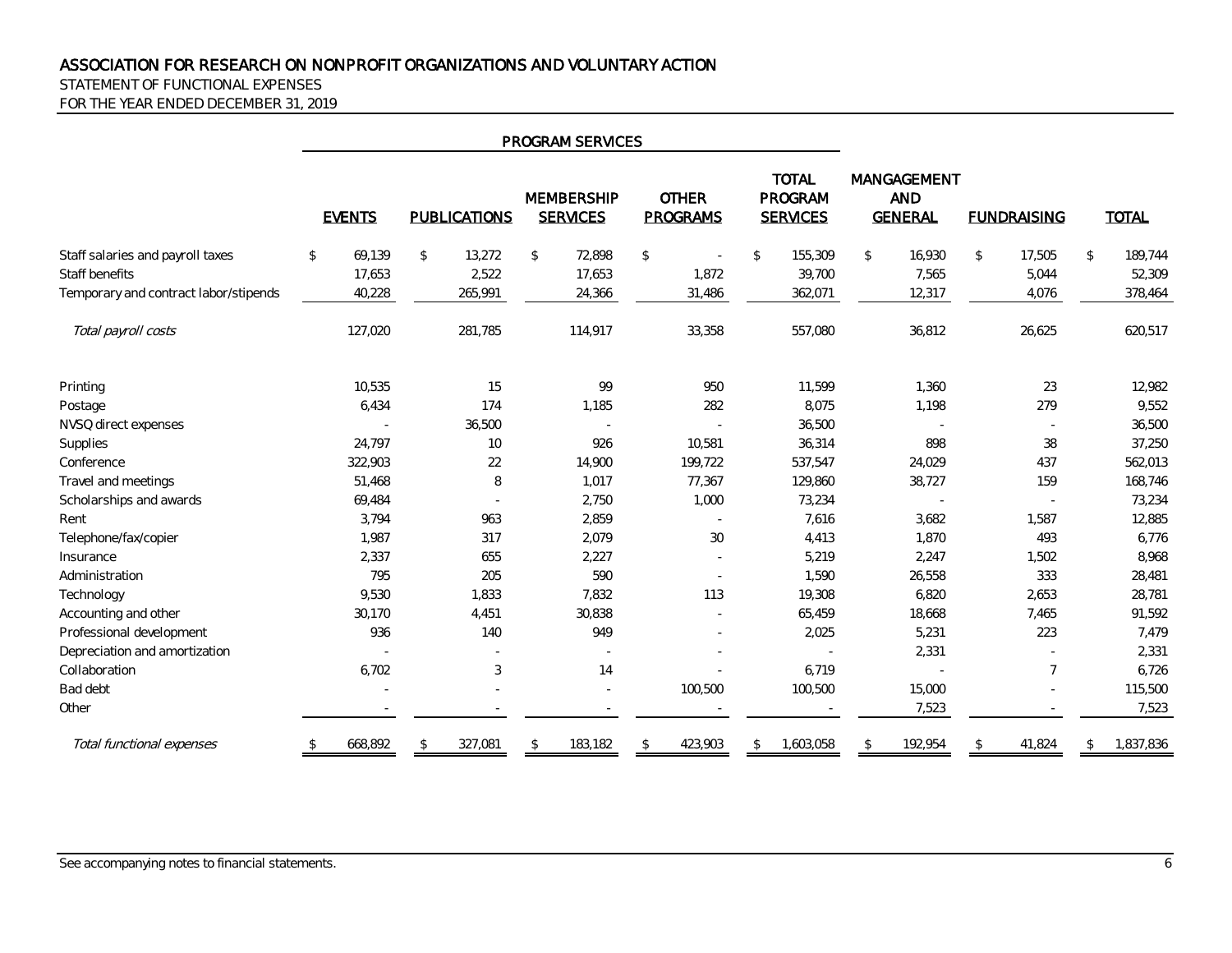STATEMENTS OF CASH FLOWS FOR YEARS ENDED DECEMBER 31, 2020 AND 2019 Page 1 of 2

## INCREASE (DECREASE) IN CASH

|                                                     | 2020            |              | 2019        |
|-----------------------------------------------------|-----------------|--------------|-------------|
| CASH FLOWS FROM OPERATING ACTIVITIES                |                 |              |             |
| Cash received from members and others               | \$<br>1,301,134 | $\mathbb{S}$ | 1,404,733   |
| Cash paid to employees and suppliers                | (912, 471)      |              | (1,564,037) |
| Interest and dividends received, net of fees        | 14,279          |              | 19,830      |
| Net cash provided by (used in) operating activities | 402,942         |              | (139, 474)  |
| CASH FLOWS FROM INVESTING ACTIVITIES                |                 |              |             |
| Capital expenditures                                |                 |              | (2,033)     |
| Purchases of investments                            | (14, 129)       |              | (19, 538)   |
| Sales of investments                                | 150,000         |              |             |
| Net cash provided by (used in) investing activities | 135,871         |              | (21, 571)   |
| INCREASE (DECREASE) IN CASH                         | 538,813         |              | (161, 045)  |
| CASH, BEGINNING OF YEAR                             | 273,521         |              | 434,566     |
| CASH, END OF YEAR                                   | \$<br>812,334   | \$           | 273,521     |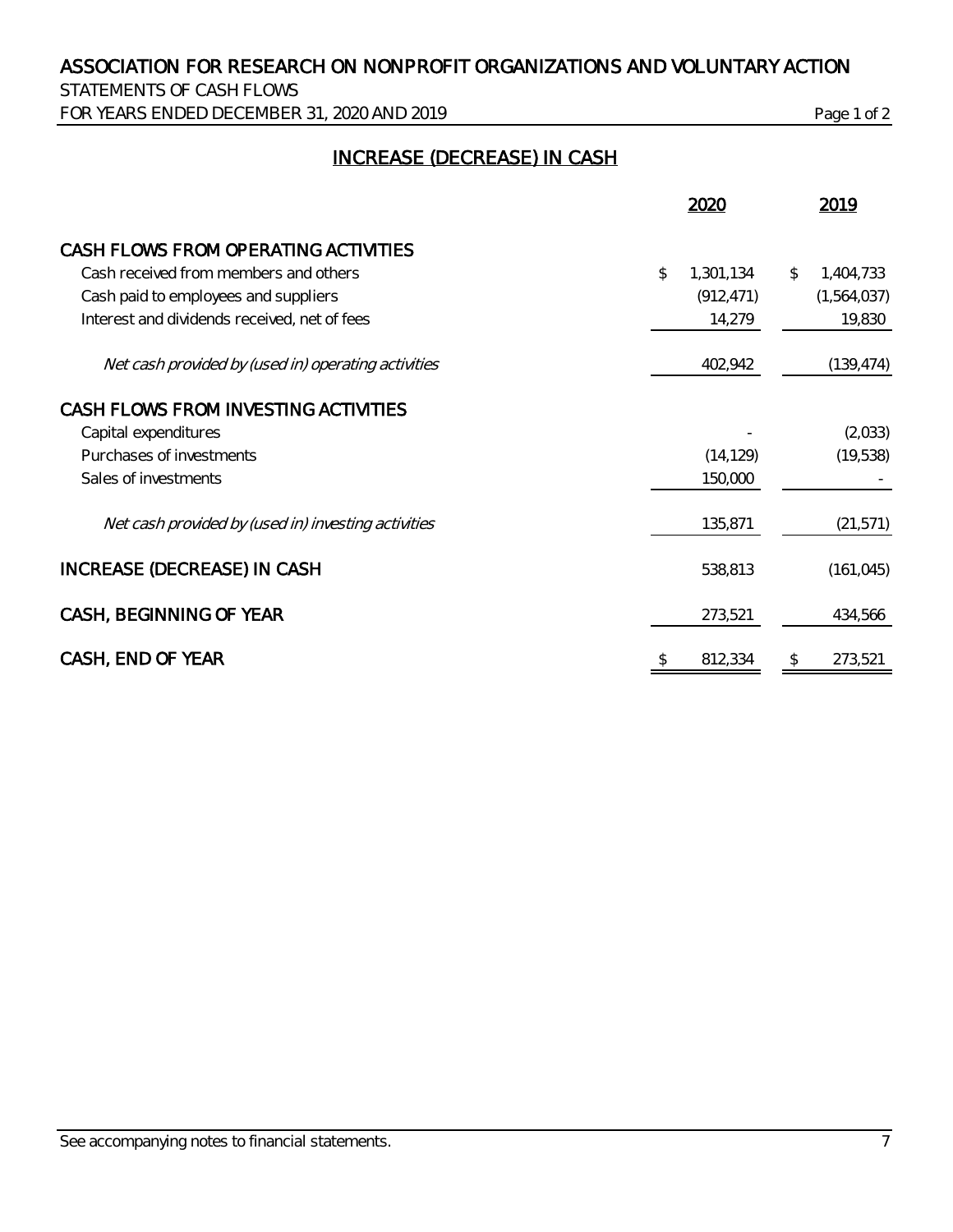STATEMENTS OF CASH FLOWS, CONTINUED FOR YEARS ENDED DECEMBER 31, 2020 AND 2019 Page 2 of 2

## RECONCILIATION OF CHANGE IN NET ASSETS TO NET CASH PROVIDED BY (USED IN) OPERATING ACTIVITIES

|                                                                                                         | 2020 |            |              | 2019       |
|---------------------------------------------------------------------------------------------------------|------|------------|--------------|------------|
| <b>CHANGE IN NET ASSETS</b>                                                                             | -S   | 139,841    | $\mathbb{S}$ | (511, 474) |
| ADJUSTMENTS TO RECONCILE CHANGE IN NET ASSETS TO NET CASH<br>PROVIDED BY (USED IN) OPERATING ACTIVITIES |      |            |              |            |
| Depreciation and amortization expense                                                                   |      | 1,932      |              | 2,331      |
| Unrealized and realized gain on investments                                                             |      | (117, 443) |              | (160, 594) |
| (Increase) decrease in operating assets                                                                 |      |            |              |            |
| Accounts receivable                                                                                     |      | 32,481     |              | (29, 014)  |
| Grants receivable                                                                                       |      | 420,000    |              | 535,500    |
| Prepaid expenses                                                                                        |      | (26, 123)  |              | 577        |
| Increase (decrease) in operating liabilities                                                            |      |            |              |            |
| Accounts payable                                                                                        |      | (147,996)  |              | (53, 758)  |
| Accrued payroll and benefits                                                                            |      | 27,073     |              | 10,974     |
| Deferred revenue                                                                                        |      | 40,435     |              | 16,009     |
| Funds held on behalf of others                                                                          |      | (5,000)    |              | 49,975     |
| Refundable advance of PPP Funds                                                                         |      | 37,742     |              |            |
| Total adjustments                                                                                       |      | 263,101    |              | 372,000    |
| NET CASH PROVIDED BY (USED IN) OPERATING ACTIVITIES                                                     | \$   | 402,942    | \$           | (139, 474) |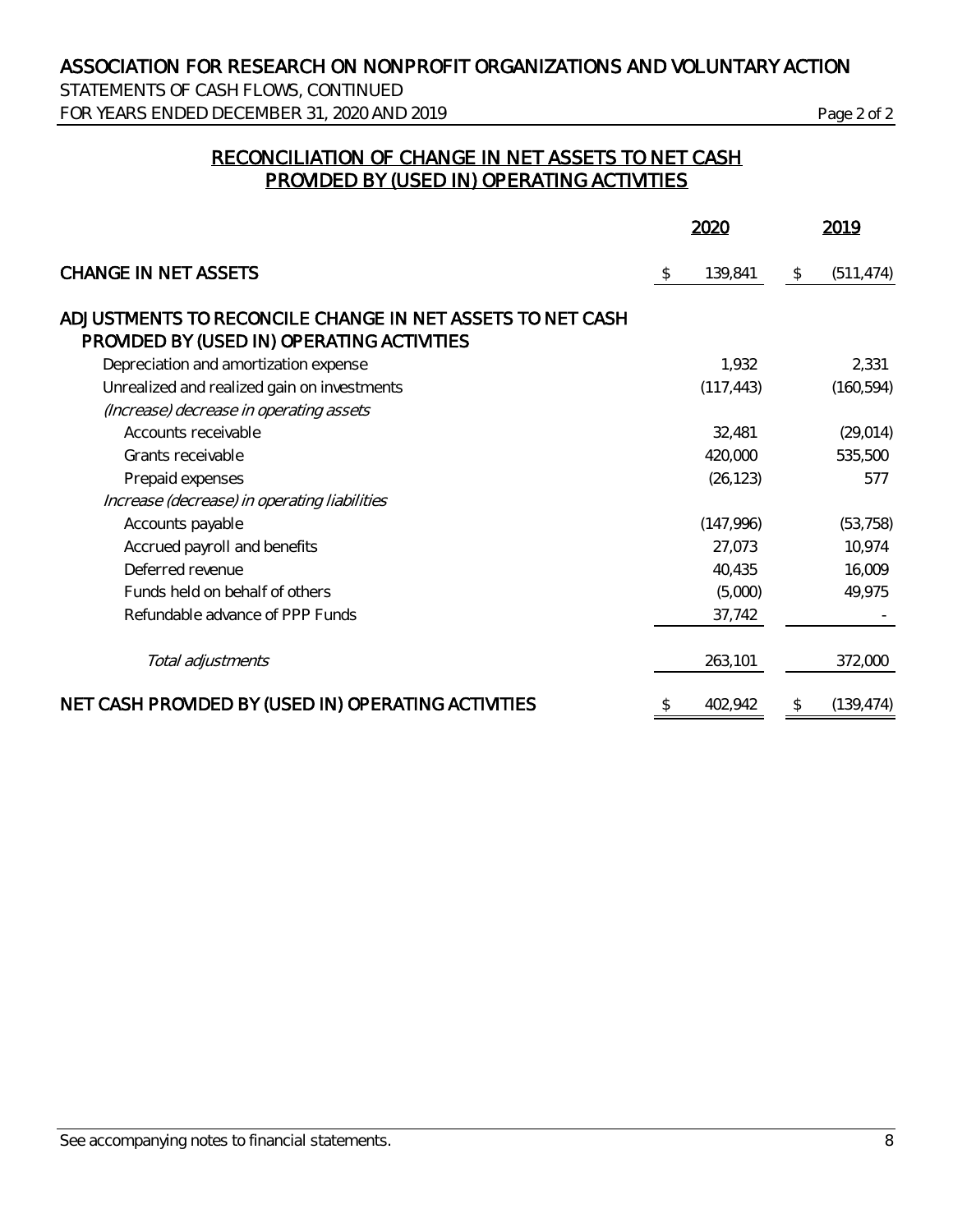1. SUMMARY OF SIGNIFICANT ACCOUNTING POLICIES

#### DESCRIPTION OF ORGANIZATION

The Association for Research on Nonprofit Organizations and Voluntary Action ("ARNOVA") is a non-profit corporation incorporated in 1971 in the District of Columbia which was established to foster the creation, application, and dissemination of research about voluntary action, nonprofit organizations and philanthropy both nationally and internationally. ARNOVA's primary activities include an annual conference, publications, electronic discussions, and special interest groups. ARNOVA's major sources of revenue are grants, conference revenue and sponsorships, and revenue from publications and royalties.

#### DESCRIPTION OF PROGRAM AND SUPPORTING SERVICES

The following program and supporting services are included in the accompanying financial statements:

#### Events -

Conference - salaries, benefits, and direct costs related to the ARNOVA annual conference.

Scholarships and awards - scholarships to attend the conference and book, dissertation, and lifetime achievement awards.

Publications - salaries, benefits, and direct costs related to the publication of the ARNOVA News, Nonprofit & Voluntary Sector Quarterly, and the website.

Membership services - salaries, benefits, and direct costs related to providing benefits to members.

Other - salaries, benefits and direct costs related to providing other miscellaneous programs.

Management and general - includes the functions necessary to provide coordination and articulation of ARNOVA's program strategy; maintain proper administrative functioning of the Board of Directors; and manage the financial and budgetary responsibilities of ARNOVA.

Fundraising - provides the structure necessary to encourage and secure private financial support from individuals, foundations, and corporations.

#### BASIS OF ACCOUNTING AND USE OF ESTIMATES

The accompanying financial statements have been prepared on the accrual basis of accounting. The preparation of financial statements in conformity with accounting principles generally accepted in the United States of America requires management to make estimates and assumptions that affect certain reported amounts and disclosures. Accordingly, actual results could differ from those estimates.

#### CASH AND CASH EQUIVALENTS

ARNOVA considers all liquid investments with an original maturity of three months or less to be cash equivalents. At December 31, 2020 and 2019, ARNOVA had no cash equivalents. ARNOVA held cash in excess of Federal Deposit Insurance Corporation (FDIC) limits at December 31, 2020 by approximately \$488,000.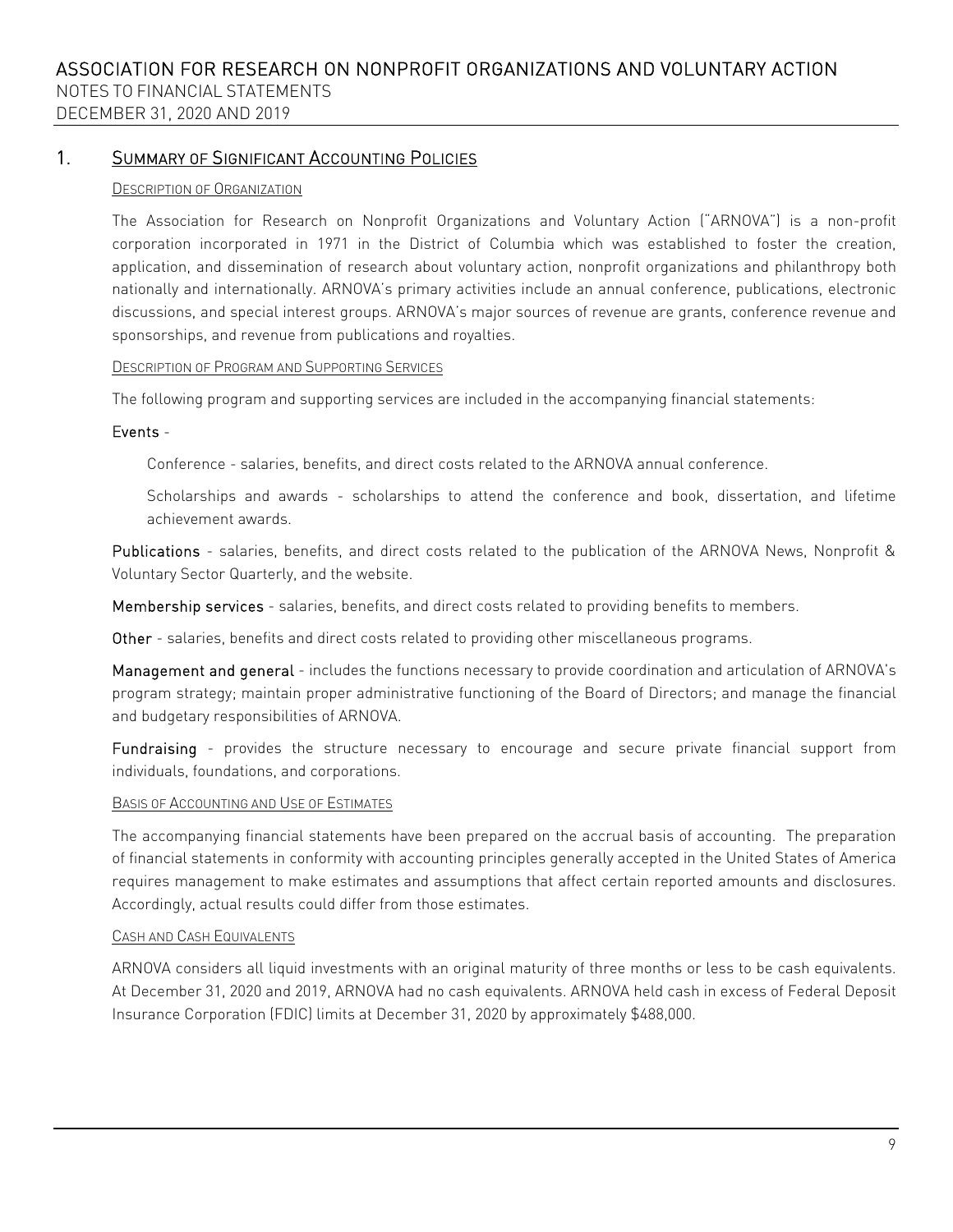### 1. SUMMARY OF SIGNIFICANT ACCOUNTING POLICIES, CONTINUED

#### INVESTMENTS

Investments are carried at fair value for financial reporting purposes. Realized gains or losses upon the sale of investments are based on the cost of specifically identified securities. Changes in unrealized appreciation or depreciation of investments are reflected in the statement of activities in the period in which such changes occur. Interest and dividend income is recorded when earned. Investments consisted of mutual funds at December 31, 2020 and 2019 with a cost basis of \$809,804 and \$938,046, respectively. See Notes 3 and 4 for fair market value and income activity.

#### ACCOUNTS RECEIVABLE

Accounts receivable primarily represent sponsorships promised and are carried at their estimated collectible amounts.

Management estimates an allowance for uncollectible accounts receivable based on current economic conditions, historical trends, and current and past experience. Balances that remain uncollected more than one year after their due dates are written off unless indicated that payment is merely postponed. Management has determined that all accounts receivable are collectible at December 31, 2020 and 2019 and no allowance for bad debts has been recorded.

#### GRANTS RECEIVABLE

Grants receivable are unconditional promises to give due in future periods. Grants receivables consisted of the following at December 31:

|                                  | 2020   | 2019    |
|----------------------------------|--------|---------|
| Amounts due in one year          | 20.000 | 420,000 |
| Amounts due in one to five years | 20,000 | 40,000  |
|                                  | 40.000 | 460,000 |

#### EQUIPMENT AND SOFTWARE

ARNOVA capitalizes all significant acquisitions of equipment and software at cost, if purchased, and at fair value at the date of donation, if donated. Equipment is capitalized if it has a useful life when acquired of more than one year and a value greater than \$1,000. Repairs and maintenance that do not significantly increase the useful life of the asset are expensed as incurred. Depreciation and amortization is computed using the straight line method over the estimated useful lives of the assets ranging between 3 and 5 years.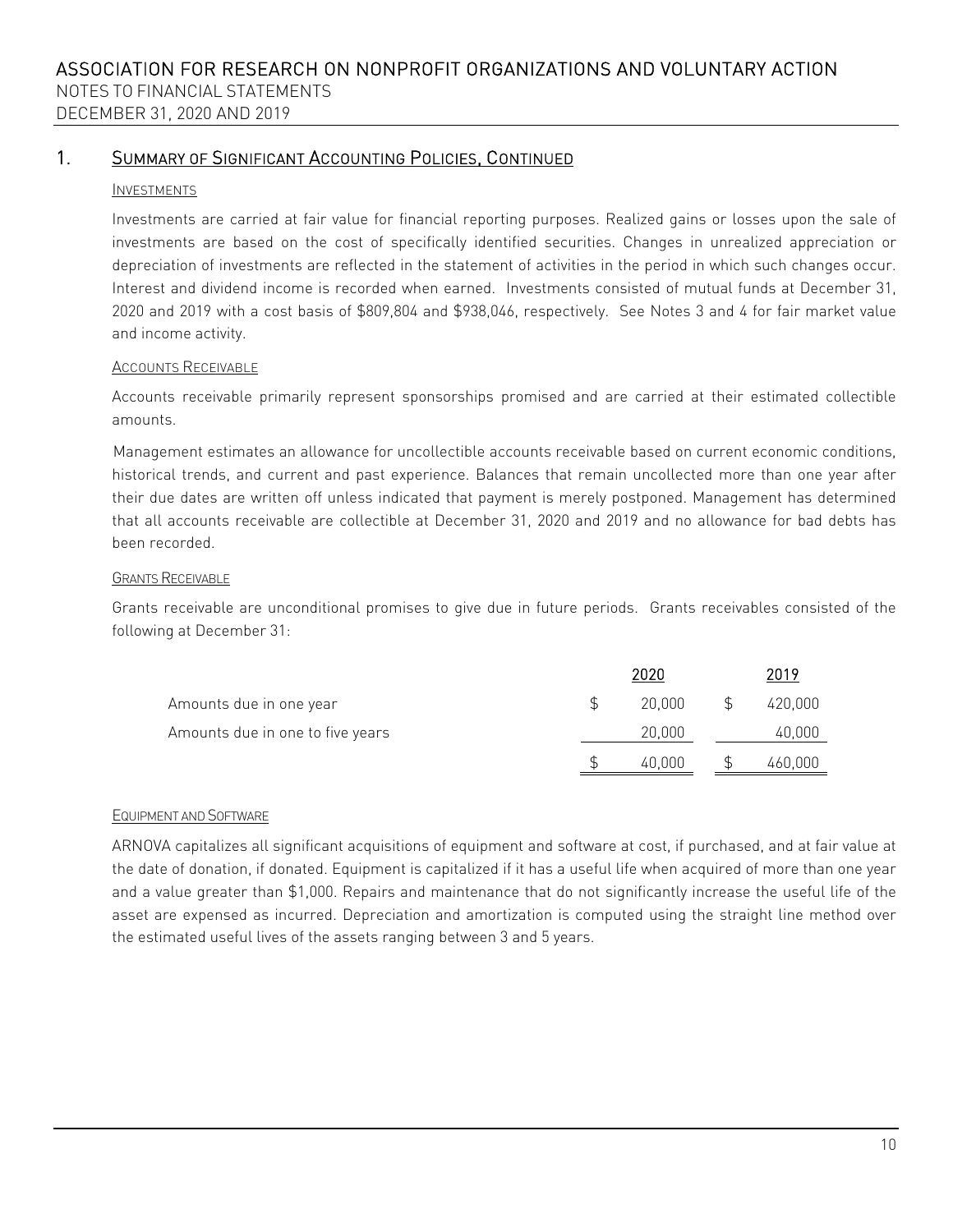### 1. SUMMARY OF SIGNIFICANT ACCOUNTING POLICIES, CONTINUED

#### EQUIPMENT AND SOFTWARE, CONTINUED

Equipment and software consist of the following at December 31:

|                                                 |    | 2020      |   | 2019      |
|-------------------------------------------------|----|-----------|---|-----------|
| Furniture and equipment                         | \$ | 3.079     | S | 3,079     |
| Computer equipment                              |    | 15,412    |   | 15,412    |
| Software                                        |    | 500       |   | 500       |
| Less: accumulated depreciation and amortization |    | (17, 109) |   | (15, 177) |
|                                                 | S  | 1.882     |   | 3.814     |

#### DEFERRED REVENUE

ARNOVA's membership period and billing cycle are based on a calendar year. Therefore, membership dues collected in advance of the calendar year to which the dues relate have been included in deferred revenue in the accompanying statements of financial position. Such deferred revenue will be recognized the following calendar year.

#### NET ASSETS

ARNOVA is required to report information regarding its financial position and activities according to two classes of net assets:

#### Without Donor Restrictions

Net assets without donor restrictions are resources available to support operations. The only limitations on the use of net assets without donor restrictions are the broad limits resulting for the nature of ARNOVA, the environment in which it operates, the purposes specified in its corporate documents and its application for taxexempt status, and any limits resulting from contractual agreements with creditors and others that are entered into in the course of its operations.

Net assets without donor restrictions include undesignated and designated amounts, the uses of which are at the discretion of management and the Board of Directors. See Note 7.

#### With Donor Restrictions

Net assets with donor restrictions include contributions and grants with restrictions specified by the donors or grantors. Net assets with restrictions include time, purpose, and perpetually restricted amounts. Time and purpose restricted amounts are discussed in Note 8. Perpetually restricted amounts are discussed in Note 9. When a donor restriction expires, that is, when a stipulated time or purpose restriction is accomplished, net assets with donor restrictions are released to net assets without donor restrictions and reported in the Statement of Activities as net assets released from restrictions.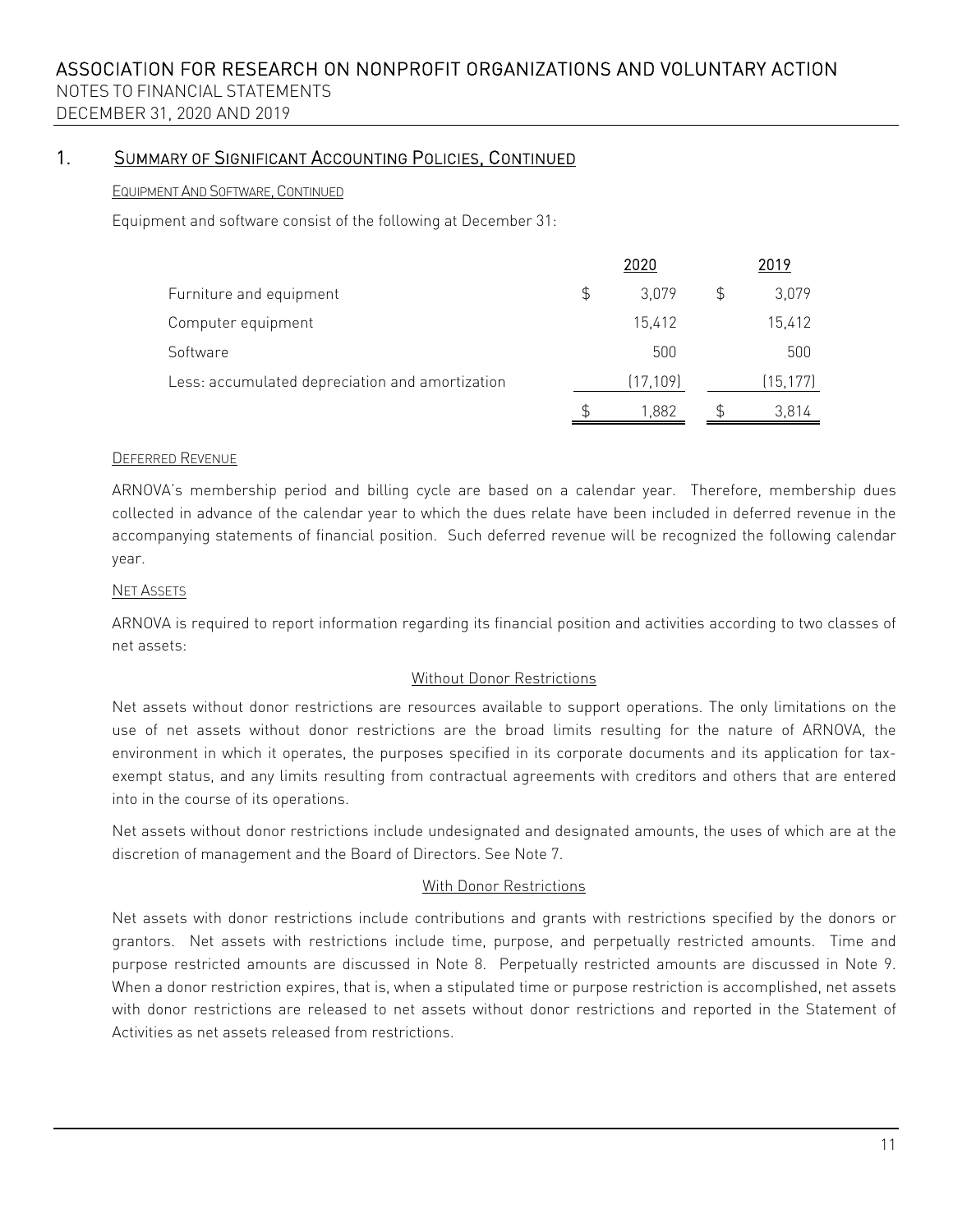NOTES TO FINANCIAL STATEMENTS DECEMBER 31, 2020 AND 2019

## 1. SUMMARY OF SIGNIFICANT ACCOUNTING POLICIES, CONTINUED

With Donor Restrictions, Continued

Net assets with donor restrictions consisted of the following at December 31:

|                                          | 2020    |        |         |
|------------------------------------------|---------|--------|---------|
| Time and purpose restrictions (Note 8)   | 726 610 | $\sim$ | 651.047 |
| Perpetual restrictions (Note 9)          | 19 175  |        | 19.175  |
| Total net assets with donor restrictions | 745.785 |        | 670.222 |

#### RECOGNITION OF SUPPORT AND REVENUE

The membership dues cycle is a calendar year in conjunction with the fiscal year end. Membership dues are recognized in the year to which they relate.

Conference revenue is recognized at the completion of the event. Royalty revenue is recognized when cash is received. All other revenue is reported when earned.

The following table disaggregates ARNOVA's earned revenue based on the timing of satisfaction of performance obligations for the years ended December 31:

|               |               | 2020    |               | 2019    |
|---------------|---------------|---------|---------------|---------|
| Over time     | $\mathcal{L}$ | 110,446 | $\mathcal{L}$ | 144,020 |
| Point in time |               | 403,157 |               | 599,761 |
| Total revenue |               | 513,603 |               | 743,781 |

Grants, conference sponsorships, and contributions include unconditional promises to give and are recognized in the period the promise is made. Amounts that are not restricted by the donor are reported as an increase in net assets without donor restrictions. All other donor-restricted support or support where payment is expected in a future period is reported as an increase in net assets with donor restrictions. When the restriction expires, net assets with donor restrictions are reclassified to net assets without donor restrictions and reported as net assets released from restrictions.

#### CONTRIBUTED SERVICES

Contributed services are recognized as contributions in the financial statements if those services (a) create or enhance nonfinancial assets or (b) require specialized skills, are performed by people with those skills, and would otherwise be purchased.

Professional editorial services related to the publication of ARNOVA's Nonprofit & Voluntary Sector Quarterly publication (the NVSQ) are provided by volunteers who contribute their time to ARNOVA. ARNOVA has valued and recorded these services which meet the criteria for recognition and are necessary for it to carry out its programs. For the years ended December 31, 2020 and 2019, the value of contributed services amount of \$266,050 and \$263,700, respectively, is included in in-kind contributions and program expenses.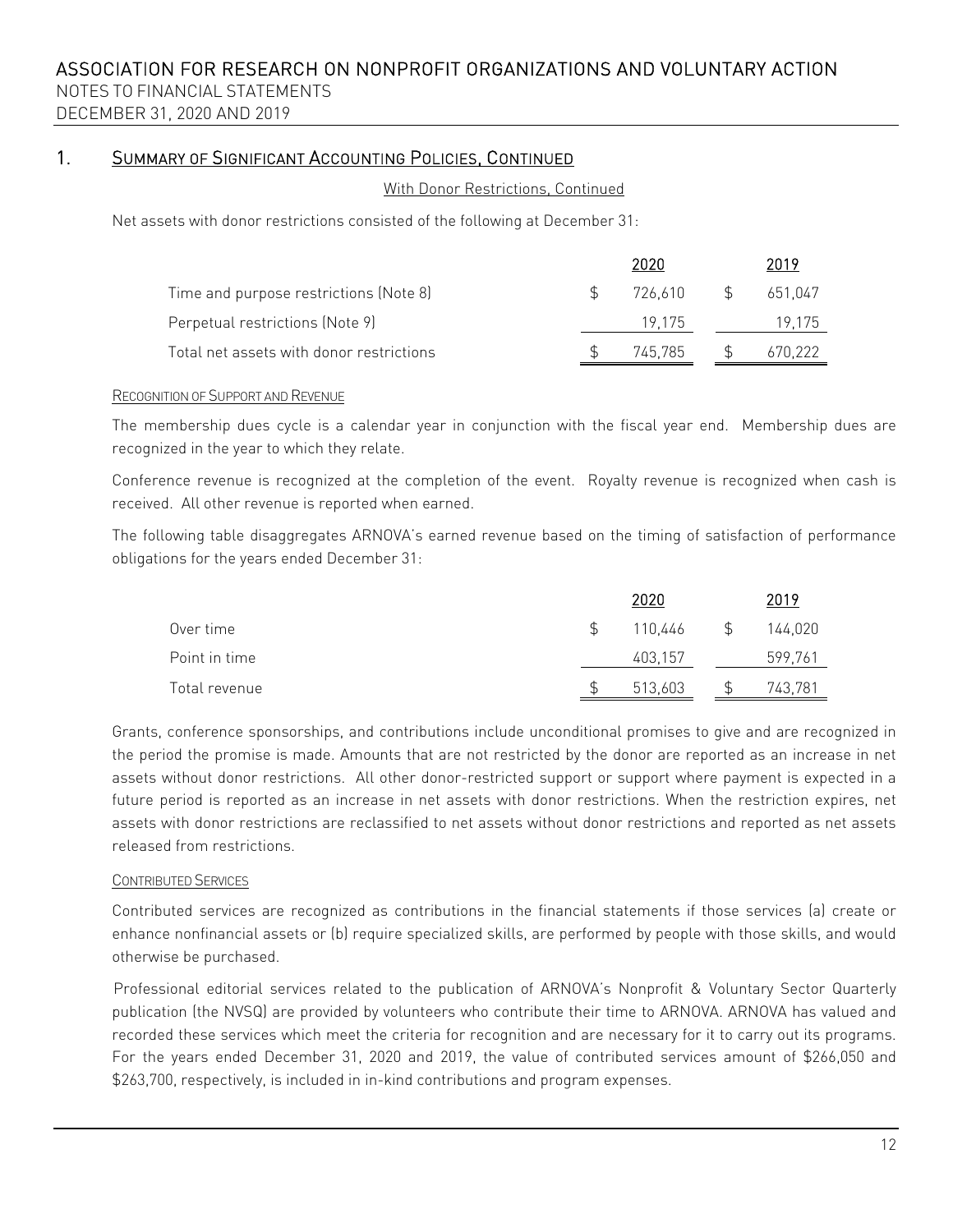## 1. SUMMARY OF SIGNIFICANT ACCOUNTING POLICIES, CONTINUED

#### CONTRIBUTED SERVICES, CONTINUED

Many individuals volunteer their time to perform a variety of tasks that are essential to fulfilling the missions of ARNOVA; however, these services do not meet the criteria for recognition as contributed services. As such, the financial statements do not reflect the substantial value of services contributed by volunteers.

Annually, ARNOVA conducts a survey to determine the amount of volunteer time. For the year ended December 31, 2020, contributed services not reflected in the financial statements are summarized below:

- 167 respondents indicated they had volunteered for ARNOVA during the period of January 1, 2020 through December 31, 2020. Hours reported by respondents totaled 4,861. Volunteer hours for NVSQ activities were analyzed separately resulting in an addition of 6,157 hours, for a grand total of 11,018 hours. This is the equivalent of 5 full-time positions.
- The volunteers in this study contributed \$4,844 in non-reimbursed out-of-pocket expenses and the equivalent of an estimated \$518,283 in hours volunteered, for a total of \$523,131.

For the year ended December 31, 2019, contributed services not reflected in the financial statements are summarized below:

- 229 respondents indicated they had volunteered for ARNOVA during the period of January 1, 2019 through December 31, 2019. Hours reported by respondents totaled 5,756. Volunteer hours for NVSQ activities were analyzed separately resulting in an addition of 5,281 hours, for a grand total of 11,037 hours. This is the equivalent of 5 full-time positions.
- The volunteers in this study contributed \$4,739 in non-reimbursed out-of-pocket expenses and the equivalent of an estimated \$476,688 in hours volunteered, for a total of \$481,427.

#### FUNCTIONAL ALLOCATION OF EXPENSES

The costs of providing the programs and services of ARNOVA have been summarized on a functional basis in the statement of activities. Accordingly, certain costs have been allocated among the programs and supporting services benefited.

Directly identifiable expenses are charged to the specific programs or supporting services identified. Salaries and benefits that are related to more than one function are charged to programs and supporting services on the basis of periodic time studies. Management and general expenses include those expenses that are not directly identifiable with any other specific functions but provide for the overall support and direction of ARNOVA.

#### TAX STATUS

ARNOVA is exempt from income tax under Section 501(c)(3) of the U.S. Internal Revenue Code. Accordingly, no provision is made for federal or state income taxes or income tax effects. ARNOVA is not considered a private foundation as defined in Section 509(a) of the Internal Revenue Code.

#### SUBSEQUENT EVENTS

Subsequent events have been evaluated by management through April 9, 2021, which is the date the financial statements were available to be issued.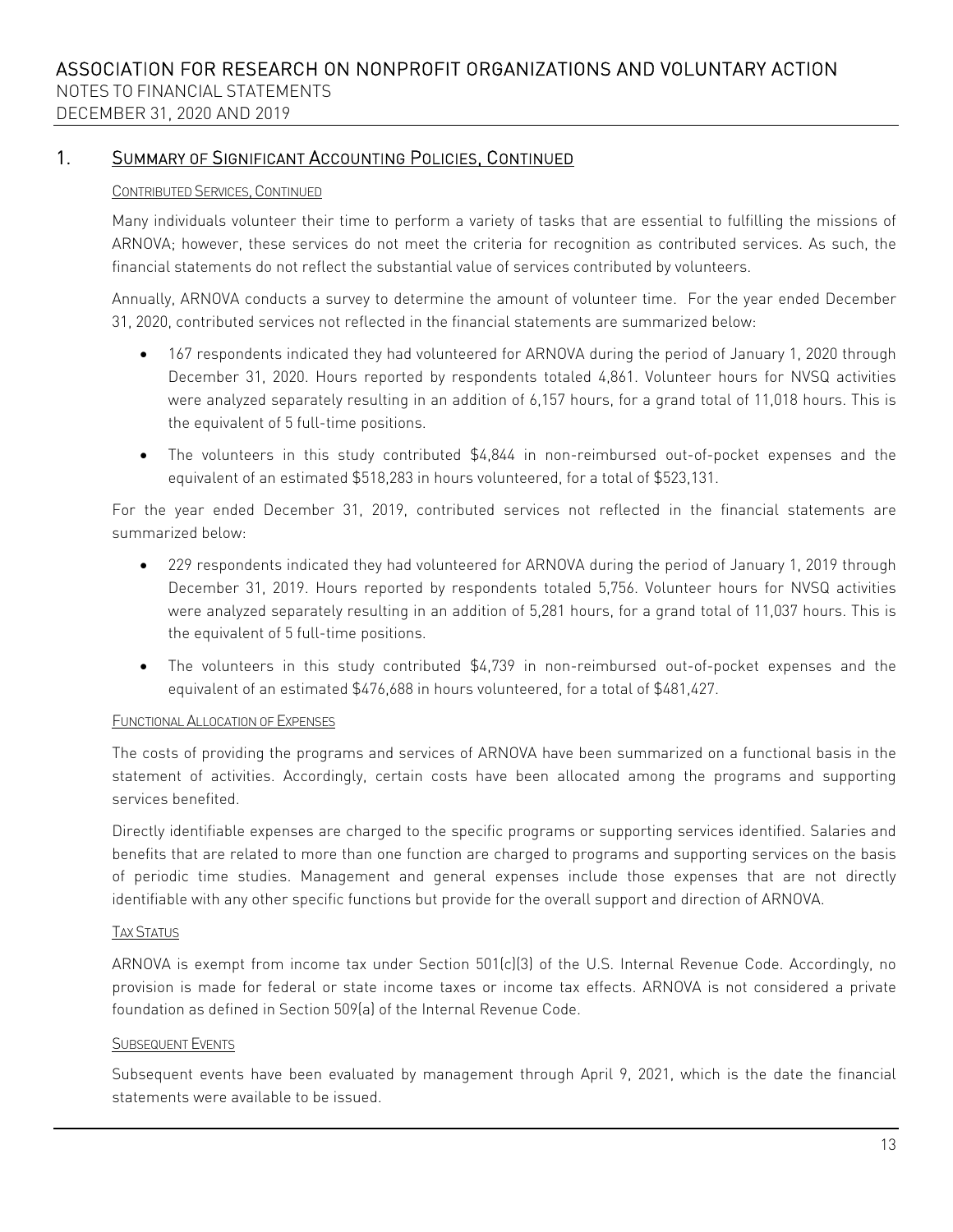### 2. AVAILABLE RESOURCES AND LIQUIDITY

ARNOVA strives to maintain sufficient operating cash to cover annual expenditures. Due to the irregular nature of cash flow as a result of operations, cash reserves can vary significantly throughout the year. Financial assets in excess of annual requirements are invested in mutual funds and other liquid assets.

The following table reflects ARNOVA's financial assets as of December 31, 2020 and 2019, reduced by amounts that are not available to meet general expenditures within one year of the Statement of Financial position date because of contractual restrictions or internal board designations. In the event the need arises to utilize the board-designated funds for liquidity proposes, the reserves could be drawn upon through the approval of the Board of Directors and membership.

Amounts not available to meet general expenditures within one year also include cash held by others, net assets with donor restrictions and accounts receivable not expected to be collected with the next year.

|                                                                                           | 2020          |    | 2019        |
|-------------------------------------------------------------------------------------------|---------------|----|-------------|
| Financial assets at year-end                                                              |               |    |             |
| Cash                                                                                      | \$<br>812,334 | \$ | 273,521     |
| Investments                                                                               | 1,009,297     |    | 1,027,725   |
| Accounts and grants receivable                                                            | 47,440        |    | 499,921     |
| Total financial assets                                                                    | 1,869,071     |    | 1,801,167   |
| Less amounts not available to be used within one year                                     |               |    |             |
| Cash held by and on behalf of others                                                      | (103, 640)    |    | [81,892]    |
| Board designated net assets                                                               | (290, 861)    |    | [286, 148]  |
| Net assets with donor restrictions                                                        | (745, 785)    |    | (670, 222)  |
| Financial assets not available to be used with one year                                   | (1, 140, 286) |    | (1,038,262) |
| Financial assets available to meet cash needs for general expenditures<br>within one year | 728,785       | S  | 762,905     |

## 3. FAIR VALUE MEASUREMENTS

The Accounting Standards for Fair Value Measurements defines fair value as the price that would be received for an asset or paid to transfer a liability (exit price) in an orderly transaction between market participants at the measurement date. These standards also establish a three-level fair value hierarchy for disclosure that prioritizes valuations based on whether the significant inputs used to estimate fair value are observable, giving highest priority to unadjusted quoted prices in active markets for identical assets or liabilities (level 1 measurements) and lowest priority to valuations primarily based on unobservable inputs (level 3 measurements).

Level 1 inputs are quoted prices (unadjusted) in active markets for identical assets or liabilities that the reporting entity has the ability to access at the measurement date. Level 2 inputs are inputs other than quoted prices included within Level 1 that are observable for the asset or liability, either directly or indirectly. Level 3 inputs are unobservable inputs for the asset or liability.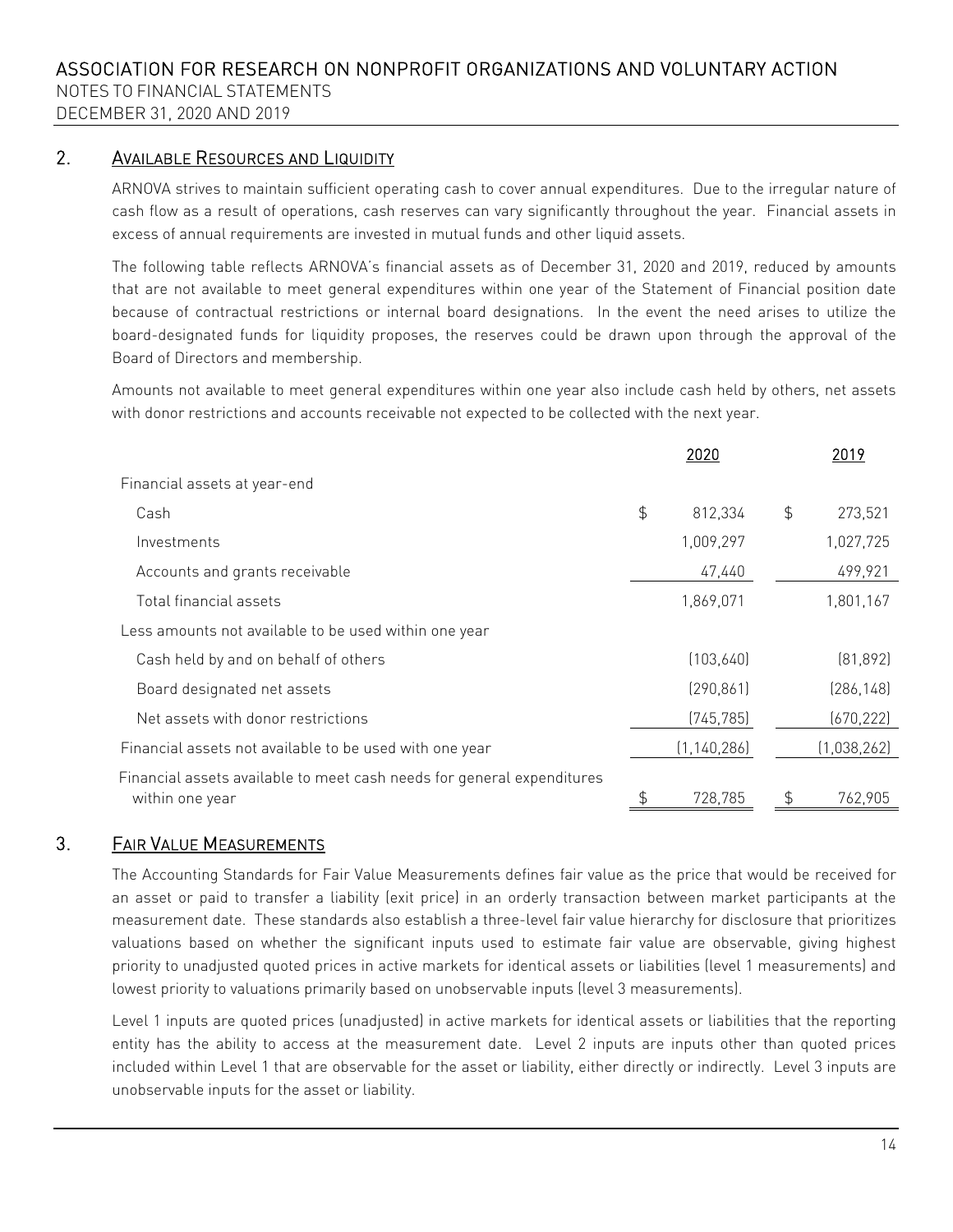NOTES TO FINANCIAL STATEMENTS DECEMBER 31, 2020 AND 2019

## 3. FAIR VALUE MEASUREMENTS, CONTINUED

Fair values measured on a recurring basis at December 31:

|                   |  | Fair Value |  | <b>Quoted Prices</b><br>in Active<br>Markets for<br>Identical<br>Assets<br>(Level 1) | Significant<br>Other<br>Observable<br>Inputs<br>[Level 2] |                          | Significant<br>Unobservable<br>Inputs<br>(Level 3) |
|-------------------|--|------------|--|--------------------------------------------------------------------------------------|-----------------------------------------------------------|--------------------------|----------------------------------------------------|
| 2020 Mutual funds |  | 1,009,297  |  | 1,009,297                                                                            | \$                                                        | -                        |                                                    |
| 2019 Mutual funds |  | 1,027,725  |  | 1,027,725                                                                            |                                                           | $\overline{\phantom{m}}$ | -                                                  |

Fair values for investments are determined by reference to quoted market prices and other relevant information generated by market transactions. The method for determining fair value has not changed from the prior year.

## 4. **INVESTMENT ACTIVITY**

The following schedule summarizes the investment return for each period ended December 31 as follows:

|                              |                | 2020    |     | 2019    |
|------------------------------|----------------|---------|-----|---------|
| Interest and dividend income | $\mathfrak{L}$ | 14.389  | \$. | 19,940  |
| Unrealized and realized gain |                | 117,443 |     | 160,594 |
| Investment fees              |                | (110)   |     | (110)   |
|                              |                | 131,722 |     | 180,424 |

## 5. FUNDS HELD ON BEHALF OF OTHERS

During 2019, ARNOVA became the fiscal agent for the Nonprofit Policy Forum (the Forum). ARNOVA receives and deposits contributions and disburses legitimate expenses of the Forum in compliance with any reasonable and legal requirements. ARNOVA received \$10,000 and \$50,000 in contributions and expended \$15,000 and \$25 in expenditures on behalf of the Forum in 2020 and 2019, respectively. At December 31, 2020 and 2019, the balance of funds held on behalf of the Forum was \$44,975 and \$49,975, respectively.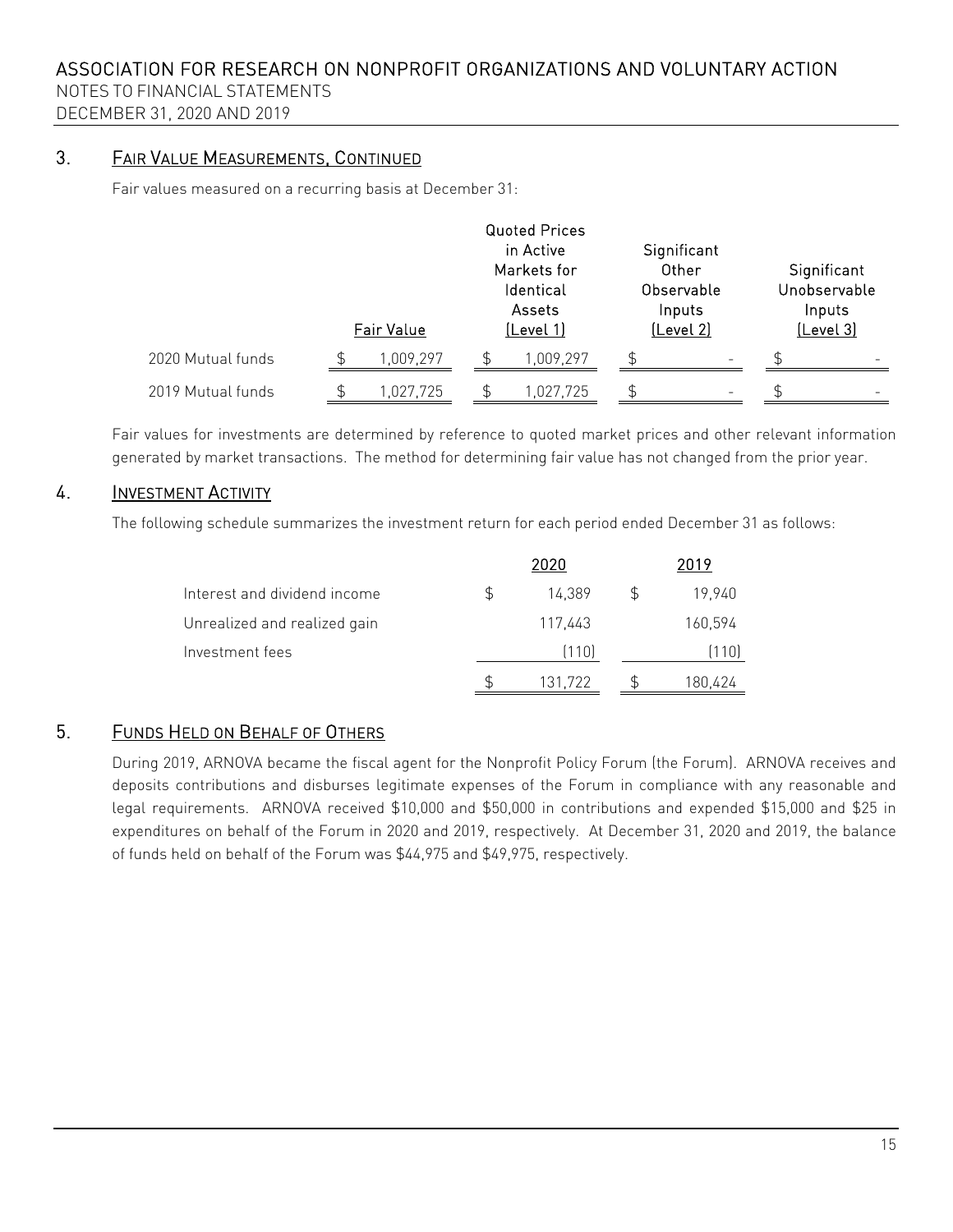## 6. REFUNDABLE ADVANCE OF PPP FUNDS

In response to the COVID-19 pandemic, the United States federal government adopted the Coronavirus Aid, Relief and Economic Security Act ("CARES Act") which includes a Small Business Paycheck Protection Program ("PPP") under the auspices of the federal Small Business Administration ("SBA"). These funds can be used for costs related to payroll, employee health care, rent, and utilities. In April 2020, ARNOVA obtained \$37,742 from a financial institution under the PPP. The interest rate is 1%, the loan term is two years which begins after the lender makes a determination on forgiveness or 10 months after the 24-week expenditure period and will be paid at the end of the two-year term; however, to the extent the funds are used for qualifying expenses under the program, ARNOVA may apply for loan forgiveness for which ARNOVA expects to receive 100% forgiveness. Since the loan is expected to be forgiven, ARNOVA has elected to account for the loan as a conditional grant in accordance with FASB ASC 958-605. As such the loan is presented as a refundable advance in the statements of financial position. When ARNOVA meets the conditions of forgiveness, the loan will be recognized as grant income.

## 7. NET ASSETS WITHOUT DONOR RESTRICTIONS - BOARD DESIGNATED

The following schedule summarizes the board-imposed purposes related to board designated net assets as of December 31:

|                      |                | 2020    | 2019          |
|----------------------|----------------|---------|---------------|
| Cash flow volatility | $\mathfrak{S}$ | 200,000 | \$<br>200,000 |
| Grant advance        |                | 25,000  | 25,000        |
| Scholarships         |                | 42,992  | 42,992        |
| Section funds        |                | 22,869  | 18,156        |
|                      | \$             | 290,861 | 286,148       |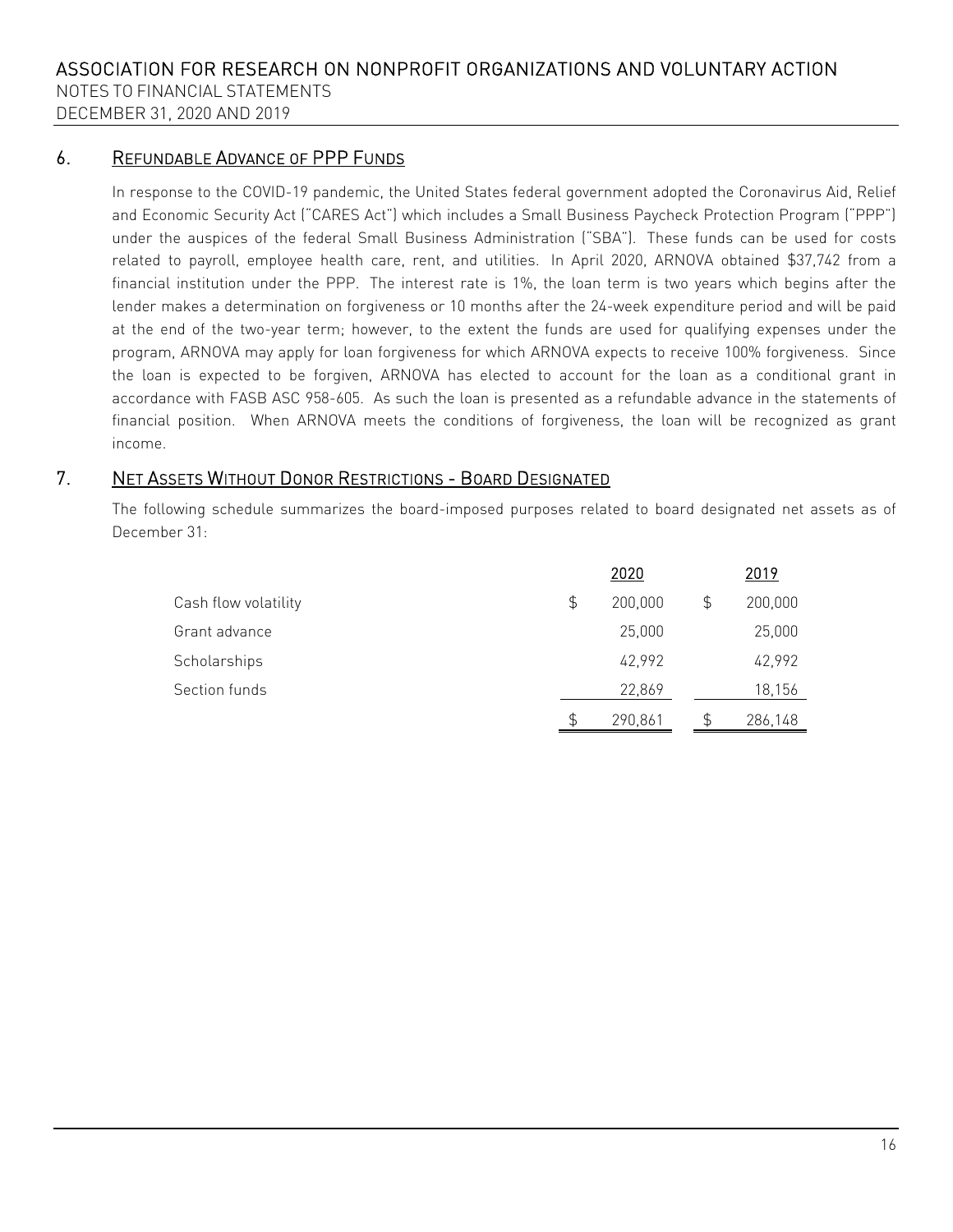## 8. NET ASSETS WITH DONOR RESTRICTIONS - TIME AND PURPOSE

Net asset activity is depicted below along with the balance of net assets with donor restrictions that are available to be expended for the following donor-imposed purposes or periods. Net assets were released from restrictions by incurring expenses satisfying the restricted purposes or by the occurrence of other events specified by the donors. Net asset activity for each year are as follows:

| December 31, 2020                      |               | Beginning<br><b>Balance</b> | <b>New</b><br>Restrictions |    | Released from<br>Restrictions |               |         |  | Ending<br><b>Balance</b> |
|----------------------------------------|---------------|-----------------------------|----------------------------|----|-------------------------------|---------------|---------|--|--------------------------|
| Future periods<br>(general operations) | $\frac{1}{2}$ | 111,253                     | \$<br>240,000              | \$ | 101,000                       | $\frac{4}{3}$ | 250,253 |  |                          |
| Building partnership in<br>West Africa |               | 522,216                     | 4,000                      |    | 62,749                        |               | 463,467 |  |                          |
| Publications                           |               |                             | 286,050                    |    | 286,050                       |               |         |  |                          |
| Scholarships                           |               | 9.146                       | 900                        |    | 1,270                         |               | 8,776   |  |                          |
| Conference                             |               | 8,432                       | 65,550                     |    | 69,868                        |               | 4,114   |  |                          |
|                                        | \$            | 651.047                     | \$<br>596.500              | \$ | 520,937                       | \$            | 726,610 |  |                          |

| December 31, 2019                                               | Beginning<br><b>Balance</b> | <b>New</b><br>Restrictions |         | Released from<br>Restrictions |           | Ending<br><b>Balance</b> |         |
|-----------------------------------------------------------------|-----------------------------|----------------------------|---------|-------------------------------|-----------|--------------------------|---------|
| Future periods<br>(general operations)                          | \$<br>158,317               | $\frac{4}{5}$              | 65,500  | $\frac{4}{5}$                 | 112,564   | $\frac{4}{5}$            | 111,253 |
| Collaborative research on<br>civil society in the Arab<br>world | 115,000                     |                            |         |                               | 115,000   |                          |         |
| Building partnership in<br>West Africa                          | 916,869                     |                            |         |                               | 394,653   |                          | 522,216 |
| Publications                                                    | 500                         |                            | 283,700 |                               | 284,200   |                          |         |
| Scholarships                                                    | 9,146                       |                            |         |                               |           |                          | 9,146   |
| Conference                                                      |                             |                            | 184,392 |                               | 175,960   |                          | 8,432   |
|                                                                 | \$<br>1,199,832             | \$                         | 533,592 | \$                            | 1,082,377 | \$                       | 651,047 |

## 9. NET ASSETS WITH DONOR RESTRICTIONS - PERPETUAL ENDOWMENT

ARNOVA's endowment consists solely of one donor restricted fund that was established to support scholarships. As required by generally accepted accounting principles, net assets associated with the endowment fund are classified and reported based on the existence or absence of donor-imposed restrictions.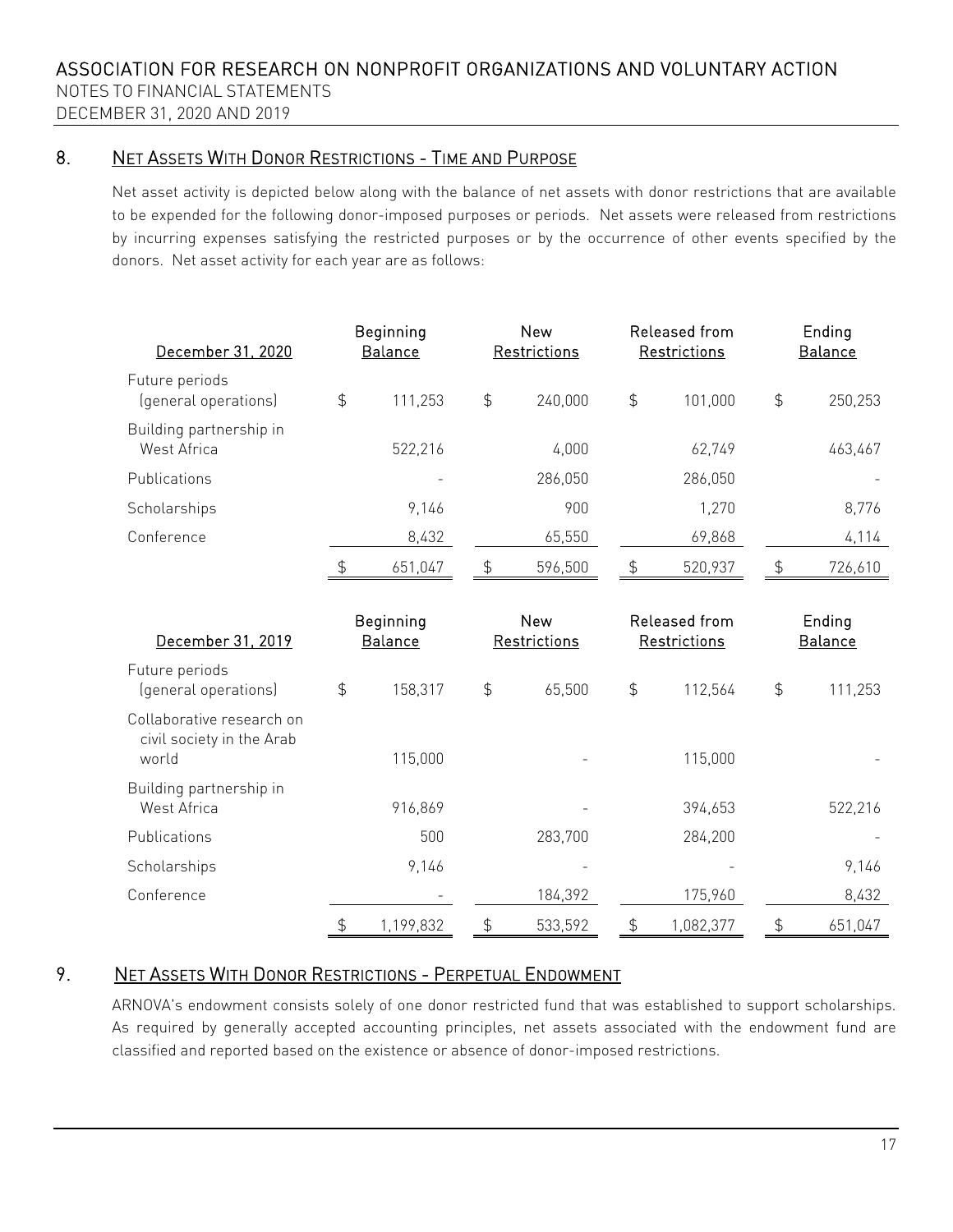## 9. NET ASSETS WITH DONOR RESTRICTIONS - PERPETUAL ENDOWMENT, CONTINUED

#### INTERPRETATION OF RELEVANT LAW

Management has interpreted the Uniform Prudent Management Institutional Funds Act ("UPMIFA") as requiring the preservation of the fair value of the original gift as of the gift date of the donor-restricted endowment funds absent explicit donor stipulations to the contrary. As a result the interpretation, ARNOVA classifies as net assets with donor restrictions of a perpetual nature (a) the original value of the gifts donated to the perpetual endowment, (b) the original value of subsequent gifts to the perpetual endowment, and (c) accumulation to the perpetual endowment made in accordance with the direction of the applicable donor gift instrument at the time the accumulations are added to the fund.

The remaining portion of the perpetual endowment fund that is not classified in perpetually restricted net assets is classified as time and purpose restricted net assets until those amounts are appropriated for expenditure by ARNOVA in a manner consistent with the standard of prudence prescribed by UPMIFA. In accordance with UPMIFA, ARNOVA considers the following factors in making a determination to appropriate or accumulate perpetual endowment funds:

- (1) The duration and preservation of the fund
- (2) The purpose of ARNOVA and the perpetual endowment fund
- (3) General economic conditions
- (4) The possible effect of inflation and deflation
- (5) The expected total return from income and the appreciation of investments
- (6) Other resources of ARNOVA
- (7) The investment policies of ARNOVA

#### FUNDS WITH DEFICIENCIES

From time to time, the fair value of assets associated with the individual perpetual endowment funds may fall below the level that the donor requires ARNOVA to retain as a fund of perpetual duration. There are no deficiencies of this nature at December 31, 2020 and 2019.

#### RETURN OBJECTIVES AND RISK PARAMETERS

ARNOVA has adopted investment and spending policies for investments functioning as perpetual endowment that attempts to provide a predictable stream of funding to the program supported by its perpetual endowment while seeking to maintain the fair value of the perpetual endowment assets. Under this policy, as approved by the Board of Directors, the endowed investments are invested in a manner that is intended to produce a total return which protects the purchasing power of the endowed investments and which allows spending consistent with the terms of the donor's restriction of the perpetual endowment.

ARNOVA expects its perpetual endowment investments, over time, to provide an average rate of return of at least 1% annually. Actual returns in any given year may vary from this amount.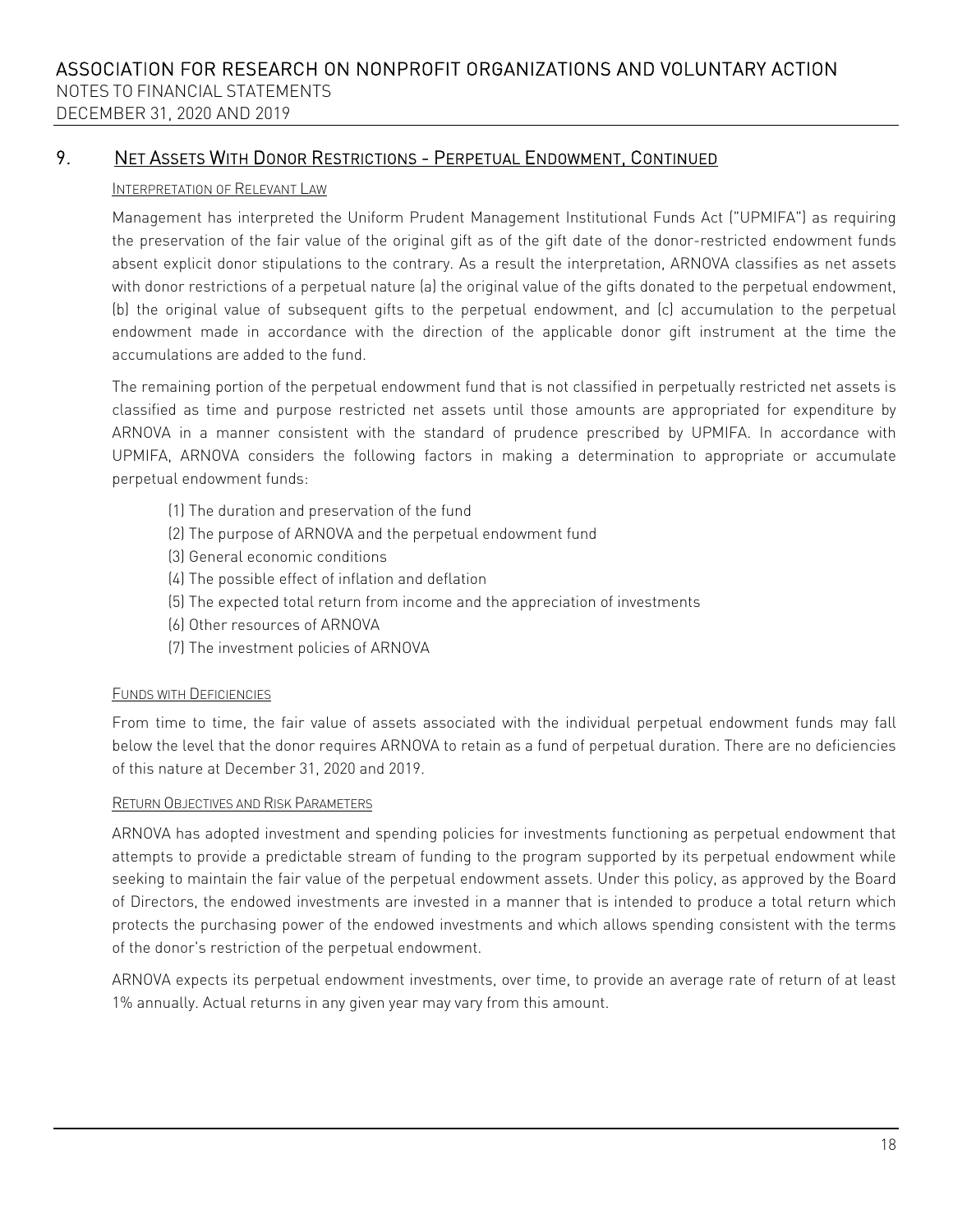## 9. NET ASSETS WITH DONOR RESTRICTIONS - PERPETUAL ENDOWMENT, CONTINUED

#### STRATEGIES EMPLOYED FOR ACHIEVING OBJECTIVES

ARNOVA's primary investment objective is to provide preservation of capital. ARNOVA relies on a total return strategy in which investment returns are achieved primarily through current yield (interest and dividends). ARNOVA's policy is to invest in mutual funds, exchange traded funds, and certificates of deposit to achieve its longterm return objectives within prudent risk constraints.

#### SPENDING POLICY

ARNOVA has a policy for its perpetual endowment fund of appropriating for distribution each fiscal period all earnings from the perpetual endowment investments up to \$1,000. The composition and change in perpetual endowment net assets for each year are as follows:

| December 31, 2020                                   |    | Purpose<br>Restricted |  | Perpetually<br>Restricted | Total |        |  |
|-----------------------------------------------------|----|-----------------------|--|---------------------------|-------|--------|--|
| Perpetual endowment net assets, beginning of period | \$ | 1 274                 |  | 19 175                    |       | 20.449 |  |
| Interest earned                                     |    |                       |  | $\overline{\phantom{a}}$  |       |        |  |
| Perpetual endowment net assets, end of period       |    | 1.274                 |  | 19.175                    |       | 20,449 |  |
|                                                     |    |                       |  |                           |       |        |  |

| December 31, 2019                                   |    | Purpose<br>Restricted |  | Perpetually<br>Restricted | <u>Total</u> |        |  |
|-----------------------------------------------------|----|-----------------------|--|---------------------------|--------------|--------|--|
| Perpetual endowment net assets, beginning of period | \$ | 1.274                 |  | 19 175                    |              | 20,449 |  |
| Interest earned                                     |    |                       |  | $\overline{\phantom{a}}$  |              |        |  |
| Perpetual endowment net assets, end of period       |    | 274                   |  | 19.175                    |              | 20,449 |  |

### 10. AGREEMENT WITH INDIANA UNIVERSITY

ARNOVA has an agreement with Indiana University ("IU") for personnel, payroll processing and other administrative services as follows:

For the processing of transactions related to payroll and other administrative services, ARNOVA pays a 2.65% administrative fee to IU based on the total expenses processed on behalf of ARNOVA. The total amount paid to IU during the years ended December 31, 2020 and 2019 was \$6,054 and \$7,571, respectively. These expenses are included in management and general expenses.

Personnel working for ARNOVA are legally employees of lU and, as such, they are entitled to all benefits provided to IU employees (in their same classification) as well as being subject to all policies and procedures pertaining to IU employees. The total amount reimbursed to IU for salaries and benefits for the years ended December 31, 2020 and 2019, was \$231,923 and \$238,281, respectively. These amounts are allocated among program, management and general, and fundraising expenses.